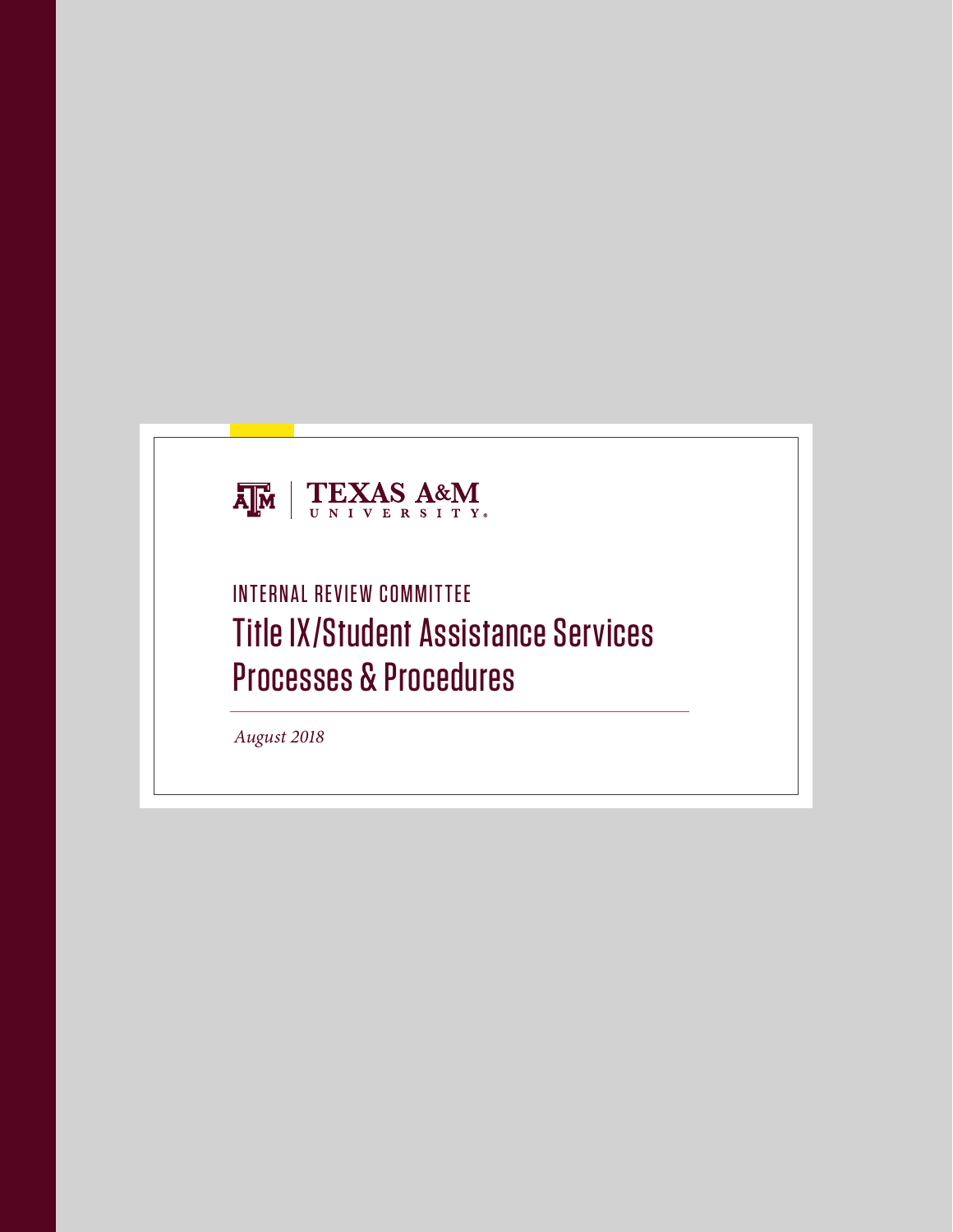

# Table of Contents

- 1 Introduction
- 1 Part One: Student Experience in Investigations
- 5 "Part One: Committee on Student Experience in Investigations" Recommendations
- 8 "Part Two: Committee on Sanctions and Eligibility for Participation in Extracurricular Activities"
- 9 Student Sanctions and Eligibility Recommendations
- 12 Internal Review Conclusion: Two Committees and One Goal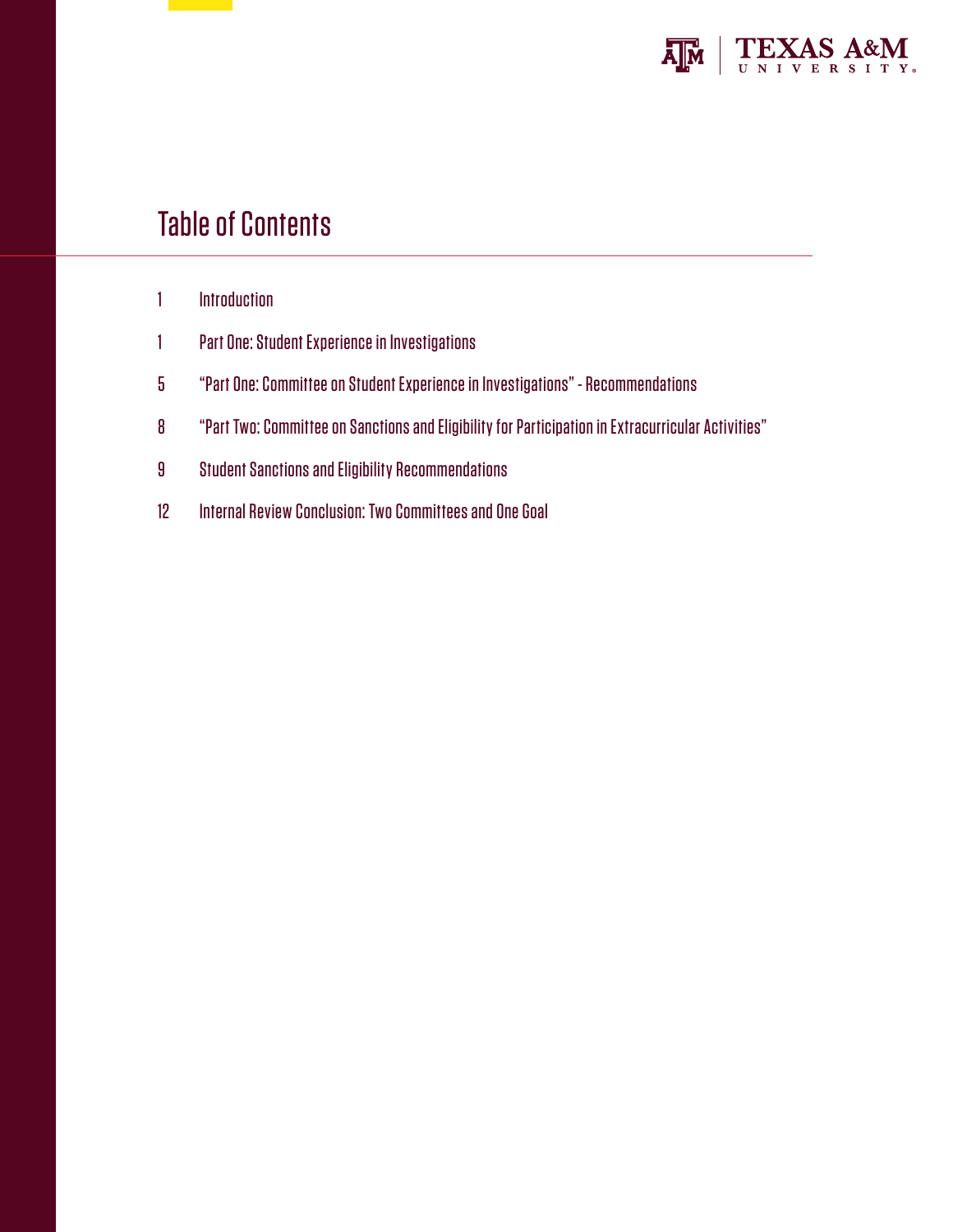

# INTERNAL REVIEW COMMITTEE Title IX/Student Assistance Services Processes & Procedures

## **Introduction**

In June 2018, President Michael K. Young ordered two reviews regarding Title IX student assistance services and processes at Texas A&M University (TAMU): one external review by an outside firm, and one internal review. This report encompasses only the internal review, including recommendations to-date for actions to enhance the process.

The internal review consisted of two committees, reported and delineated here as "Part One" and "Part Two."

### "Part One: Committee on Student Experience in Investigations"

**Committee Co-Chairs:** Dr. Robin Means-Coleman, Vice President and Associate Provost for Diversity; and Mr. Kevin McGinnis, Chief Risk, Ethics, and Compliance Officer

### **Scope:**

- Reviewed sexual assault reporting intake process experience, including a mock intake scenario by committee co-chairs;
- Reviewed policies, communications channels at Texas A&M, and best practice examples;
- Collected input from committee members, including subject matter experts; and
- Developed a series of recommendations.

## "Part Two: Committee on Sanctions and Eligibility for Participation in Extracurricular Activities"

**Committee Chair:** Dr. Danny Pugh, Vice President for Student Affairs

### **Scope:**

- Analyzed best practices in U.S. Title IX sanctioning models at other universities;
- Reviewed Code of Conduct violations and sanctioning at Texas A&M;
- Created a new sanctioning model for Texas A&M (Appendix A. Cumulative Sanctioning Matrix); and
- Developed new guidelines for participation in extracurricular activities.

## **Part One: Student Experience in Investigations**

### Committee Charge

The charge of this committee was to engage in a review of student experience in investigations, including policies and practices of the university's Title IX processes pertaining to sexual assault, with additional attention paid to sexual harassment. Foci included interaction and impact for complainant, respondent, and other participants including but not limited to:

- 1. Initial case intake
- 2. Communication of process and expectations
- 3. Support and resources
- 4. Due process and fairness
- 5. Post-process communication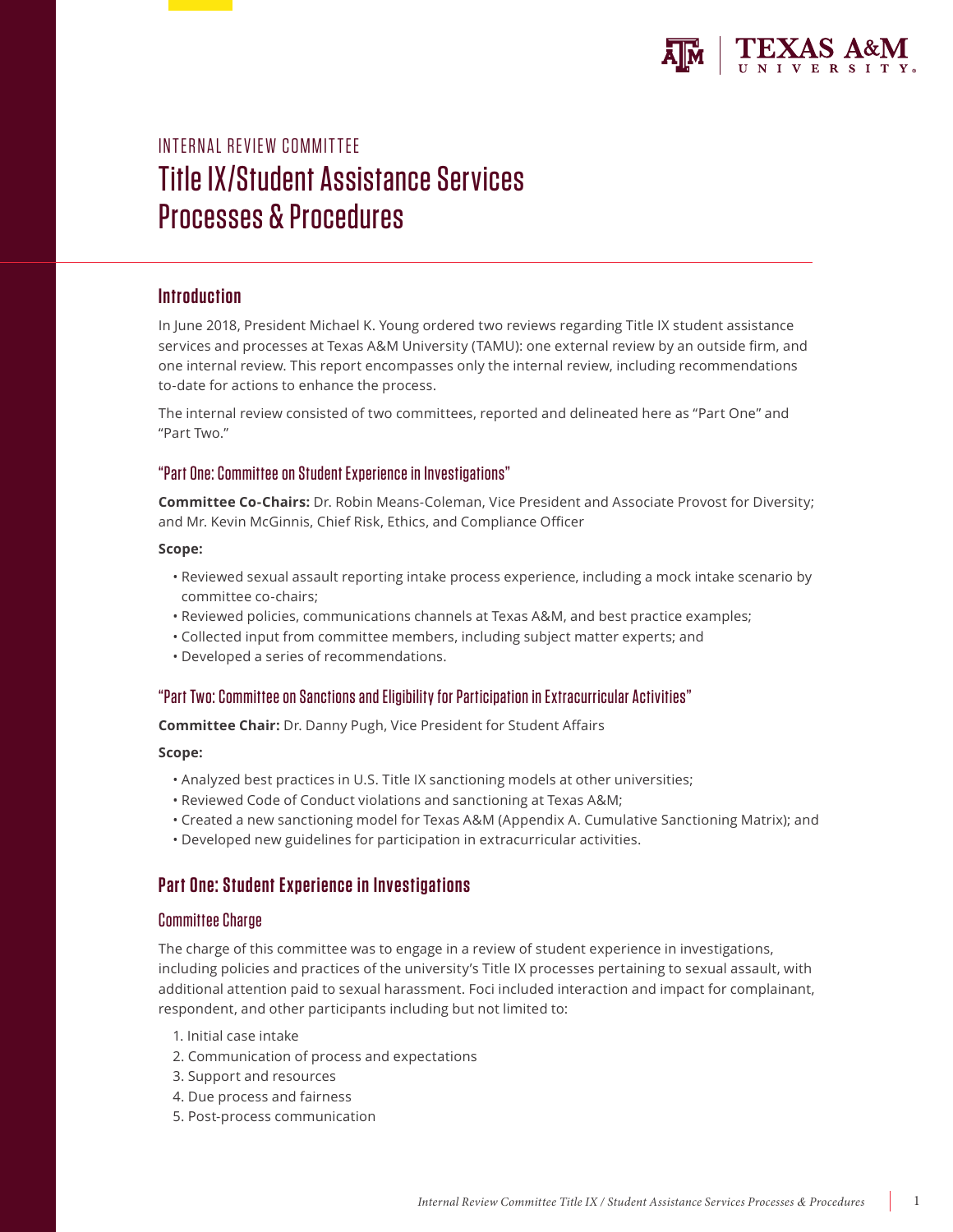

### Committee Membership

The Internal Review Committee membership comprised 11 regular members with additional participants who joined for part of the process to offer input:

- Dr. Robin Means Coleman, Co-Chair *Vice President and Associate Provost for Diversity, Professor of Communication*
- Mr. Kevin McGinnis, Co-Chair *Chief Risk, Ethics, and Compliance Officer*
- Mr. Kevin Bazner,\* *Doctoral Student, Higher Education Administration Experience: Coordinator for Greek Life, Asst. Dir. of Student Development & Orientation*
- Ms. Autumn Clouthier,\* *Undergraduate student, Psychology*
- Ms. Brooke Conrad, *President, Sexual Assault Resource Center (SARC), a community (non university) entity*
- Dr. Nancy Downing, *Associate Professor of Nursing, Sexual Assault Nurse Examiner/Forensic Nurse*
- Dr. Blanca Lupiani, *Executive Associate Dean, Dean of Faculties, Professor of Veterinary Medicine & Biomedical Sciences*
- Mr. Carlos Pinkerton,\* *Doctoral Student, Higher Education Administration Community Director for Residential Life*
- Dr. Rumya Putcha, *Assistant Professor of Performance Studies, Advocacy Group Representative*
- Ms. Elizabeth Roudbari,\* *Undergraduate student, International Studies*
- Anonymous Staff

Additional Participants:

- Ms. Abbie Hillis, *Former student, Advocacy Group member*
- Ms. Hannah Shaw,\* *Advocacy Group*

*\*Denotes Student Membership*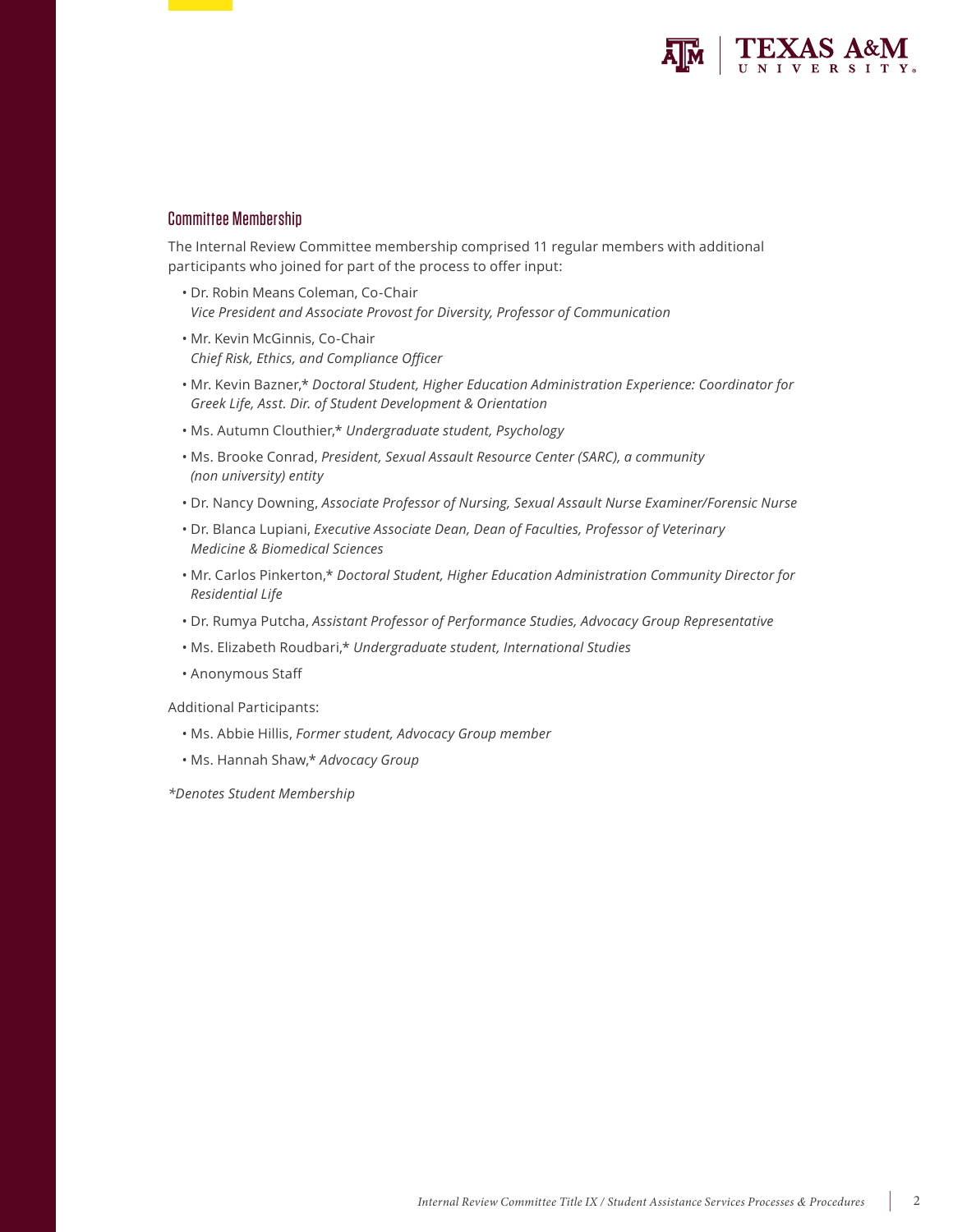

### Overview and Methodology

The Division of Student Affairs (DSA) and the university are charged with supporting the education of students by fostering a healthy campus climate. The DSA website states:

## Students engage in learning experiences that integrate all aspects of their lives. In order for students to be academically successful, they need to be in a positive, healthy, and secure environment.

To accomplish a healthy and secure environment, we will:

- Provide innovative training and programs to students on risk management;
- Provide innovative training, programs, and services to students on wellness;
- Create and enhance programs and services using local, state, and federal guidance and evidence-based practices as a baseline that are aimed at changing the culture to reduce incidents of sexual harassment (including sexual violence), domestic violence, dating violence, and stalking;
- Examine and enhance policies, processes, and procedures in response to incidents of sexual harassment (including sexual violence), domestic violence, dating violence, and stalking, referencing local, state, and federal guidance using evidence-based practices as a baseline; and
- Meet or exceed local, state, and federal mandates that support the student experience

As such, this committee focused on examining Student Affairs' Title IX policies, procedures, and practices for both complainants and respondents in the following areas:

- The student experience during intake, investigation, adjudication, and resolution;
- Communication with the parties throughout the process; and
- Adequacy of support services available to complainants and respondents (e.g., advocates, advisors, counseling, legal, etc.).

Part Two of this report (to follow) in this document) managed by another committee addresses a uniform predetermined range of sanctions and participation eligibility in extracurricular activities.

### Mock Intake Process and Discussions

While impossible to simulate the trauma felt by a survivor, walking through the steps of filing a complaint at Texas A&M dramatically helped the committee understand the strengths and weaknesses of the process itself. Committee co-chairs Dr. Robin Means Coleman and Mr. Kevin McGinnis participated in a mock process of the steps that a student might go through when considering and/or filing a complaint for sexual misconduct.

Dr. Means Coleman presented herself to intake staff as a graduate student considering filing a complaint, with Mr. McGinnis acting in this mock scenario as her faculty advisor and support person. This line of investigation resulted in Dr. Means Coleman and Mr. McGinnis meeting with and gathering information from the following units/staff: Student Assistance Services, Dean of Student Life, Student Conduct Office, Student Counseling Service, UPD's Victim Advocate, Women's Resource Center, Health Pro- motion/C.L.E.A.R, Student Health Services, Title IX office, and the Step In Stand Up website (https://stepinstandup.tamu.edu/).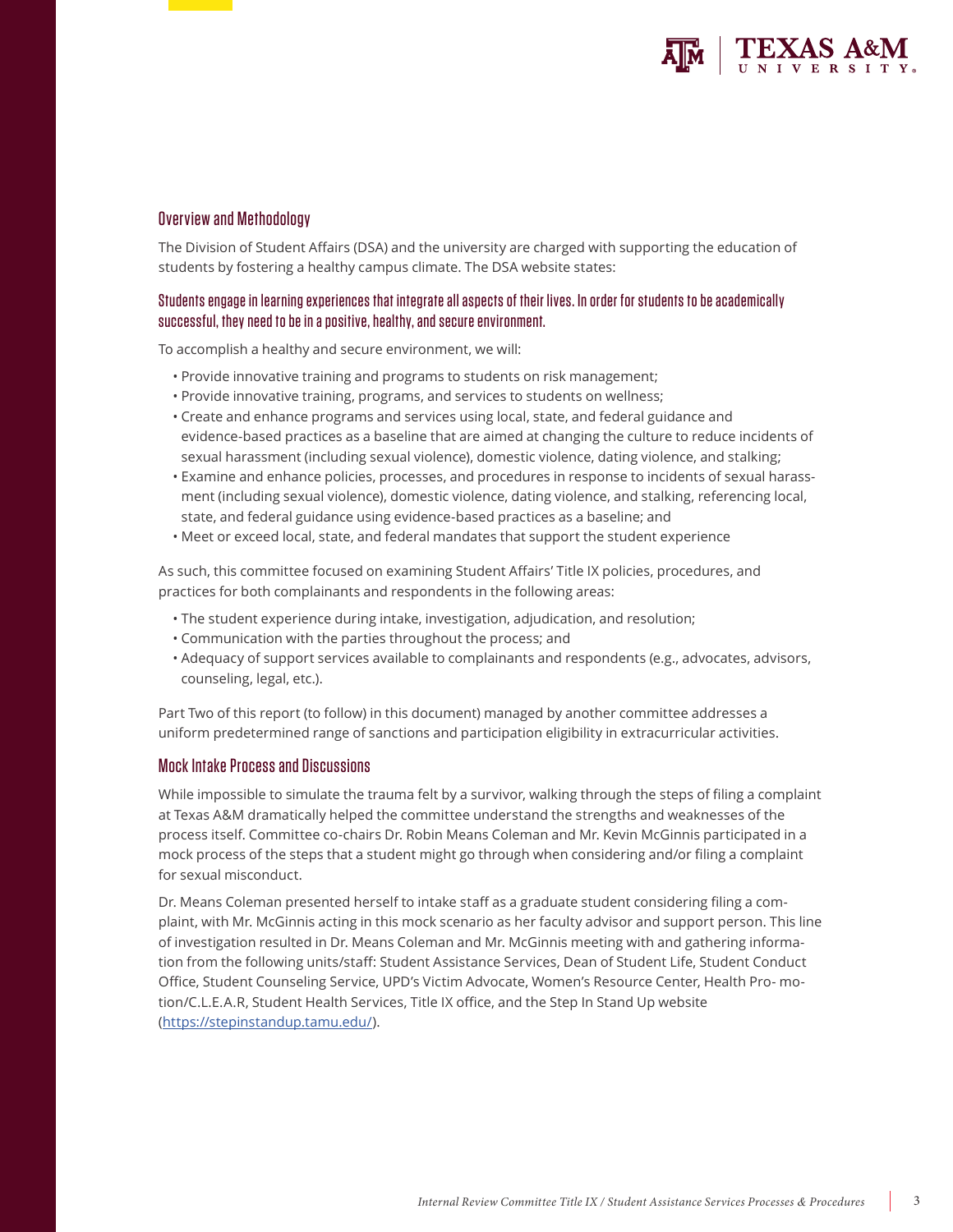

The internal review also included meetings with committee members to accomplish three goals:

- 1. Review, discuss, and assess the experiences that Dr. Means Coleman and Mr. McGinnis went through in the reporting and information gathering process;
- 2. Review, discuss, and assess TAMU's verbal communications and written resources for students involved in the process; and
- 3. Discuss emergent issues.

### Meeting agenda items for this Committee Included:

- Case Intake and Initial Communication
- Investigation Process and timeline Title IX
- Resources, Rights, and Options for "victim" and "accused" Telling the story…or not
- Communication and information gathering (what is enough vs. too much) regarding mandatory reporting
- What is working well
- Recommendations for change
- Emergent issues
- Maintaining control for complainant/"If I take this route, here are the possible outcomes"
- Adequacy of Counseling and Trauma Support
- Process and Outcome
- Training in trauma-informed response
- Communication post-sanctions

To prepare for these meetings, Dr. Means Coleman and Mr. McGinnis engaged in a review of the relevant literature (See Appendix B. "Literature Reviewed"). To ensure proper interaction for this difficult discussion, the review committee adhered to "Guidelines for Dialogue" from Intergroup Relations (IGR). As part of their work, the committee reviewed several documents: Investigation Process; Title IX-Sexual Discrimination, Sexual Harassment, Sexual Assault & Violence; TAMU Sexual Violence/Harassment; Step In Stand Up; Resources, Rights and Options ("Victim"); Resources, Rights, and Options ("Accused"); and, Texas A&M University Student Investigation Acknowledgement.

The review occurred over the month of July. Dr. Means Coleman and Mr. McGinnis met three times per week for planning, assessment, and writing purposes. Dr. Means Coleman and Mr. McGinnis met with units and staff of Student Assistance twice weekly to gather facts about the reporting process. The review committee met for over two hours per week to engage in review, discussion, and assessment.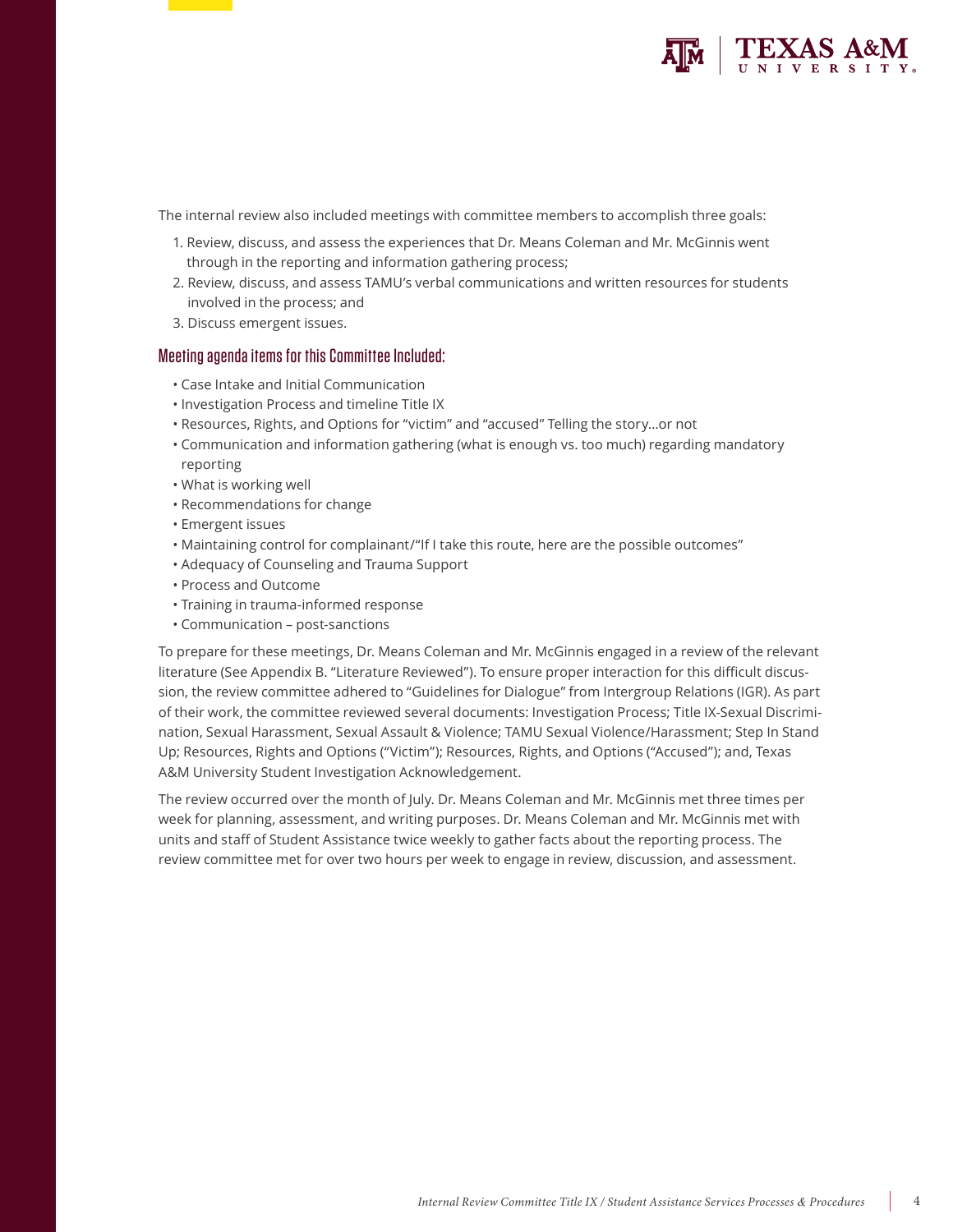

# **"Part One: Committee on Student Experience in Investigations" - Recommendations**

### Title IX Education Recommendations

- 1. Update all communications (e.g., websites, posters, handouts, etc.) with the most recent personnel and contact information, links to resources, and office locations.
- 2. Ensure that there is consistency across communications and training in the following ways:
	- i. Clear and consistent definitions, terms, and identifiers (e.g., survivor vs. victim); gender neutral pronouns;
	- ii. Clarification on confidentiality vs. privacy vs. anonymity and include a list of who must provide each (See Appendix C: Sample language from University of Michigan);
	- iii. Clarification of what happens if mandatory reporter fails to report;
	- iv. Ensure ongoing, up-to-date training for mandatory reporters, with a focus on reporters at various intake points using a trauma informed response (e.g., Resident Assistants in dorms, Corps barracks, Athletics housing); and
	- v. Make sexual assault awareness training engaging and accessible (e.g., University of Arkansas student-athlete year-round training).
- 3. Ensure that all student group members and leadership communicate the seriousness and importance of awareness and prevention training.
- 4. Improve accessibility and ease of use of documents and information viewed now as complicated, inaccessible, and difficult to locate and navigate. For example, improvements could include:
	- a. Enhance Title IX office site to an omnibus site where all other resources link and flow with clarity and consistency;
	- b. Provide multiple types of educational communication (e.g., audio, written, video, multi-media);
	- c. Clarify the differences between Tell Somebody and Campus Community Incident Report pages;
	- d. Improve Tell Somebody site so that it is easier to navigate and decipher;
	- e. Provide a large, easily-seen "Speak with a Counselor" button on the Title IX page;
	- f. Work with Disability Services to make current communications accessible;
	- g. Address communications and support for sexually diverse, sexually minoritized students who may also fear being "outed" and/or consideration for intersectional identities;
	- h. Implement a large "File a Report" button on the Title IX homepage with a "File Submitted" popup once filed (e.g. Ohio State example for bias reporting: https://studentlife.osu.edu/bias/);
	- i. Add additional reporting options such as a textable number, which should also be placed, on the back of every campus I.D.;
	- j. Current process through Student Assistance Services reflects proper protocol when the respondent is a student. If the complainant is a student but the respondent is not, communications need to be consistent with student process, to include support for student when respondent is an advisor and/or supervisor for the complainant;
	- k. Additional attention to the power differential of the educational and employment dynamic;
	- l. Accommodations for complainants continuing research and instruction in these circumstances.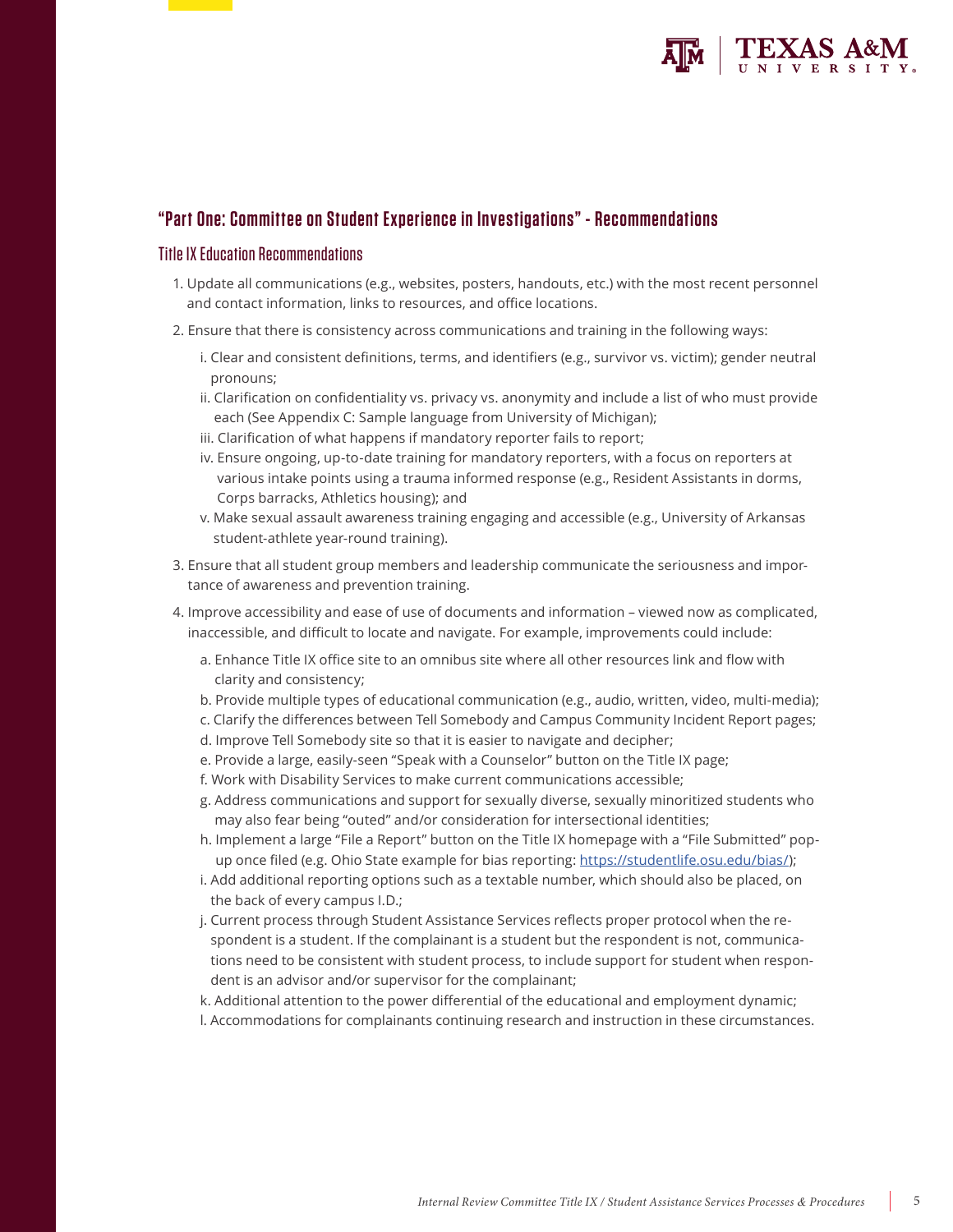

### Reporting and Intake Recommendations

- 1. Improve reporting and intake process to minimize the negative impact on parties, keeping the emotional state of complainant and respondent in mind:
	- a. Ensure a trauma-informed response for all;
	- b. Explicitly inform students that they are participating in an investigative process and it may or may not lead to their desired, specific outcome;
	- c. When a complainant reports to Student Assistance Services, ensure complainant and respondent receive process, rights, and counseling resources information through multiple forms of communication (e.g., hardcopy, email, multi-media);
	- d. Explore making a soft-handoff to student counseling services during the intake with support from counseling services;
	- e. Provide a clear overview of the anticipated timeline for stages of the process and appeal process;
	- f. Create a 'progress tracker' site for each case so that complainant and respondent can check in on case progress;
		- i. At each point on the tracker, link to resources (e.g. shipping tracker from UPS/Fed-Ex)
		- ii. Explain at what points complainants can opt in and out of the process, and with what consequence;
	- g. Limit the number of times individuals must recount their stories by permitting complainant and respondent to record or write their narratives, if they choose;
	- h. Communicate the importance of preserving evidence and how to do so with guidance from law enforcement and the medical community.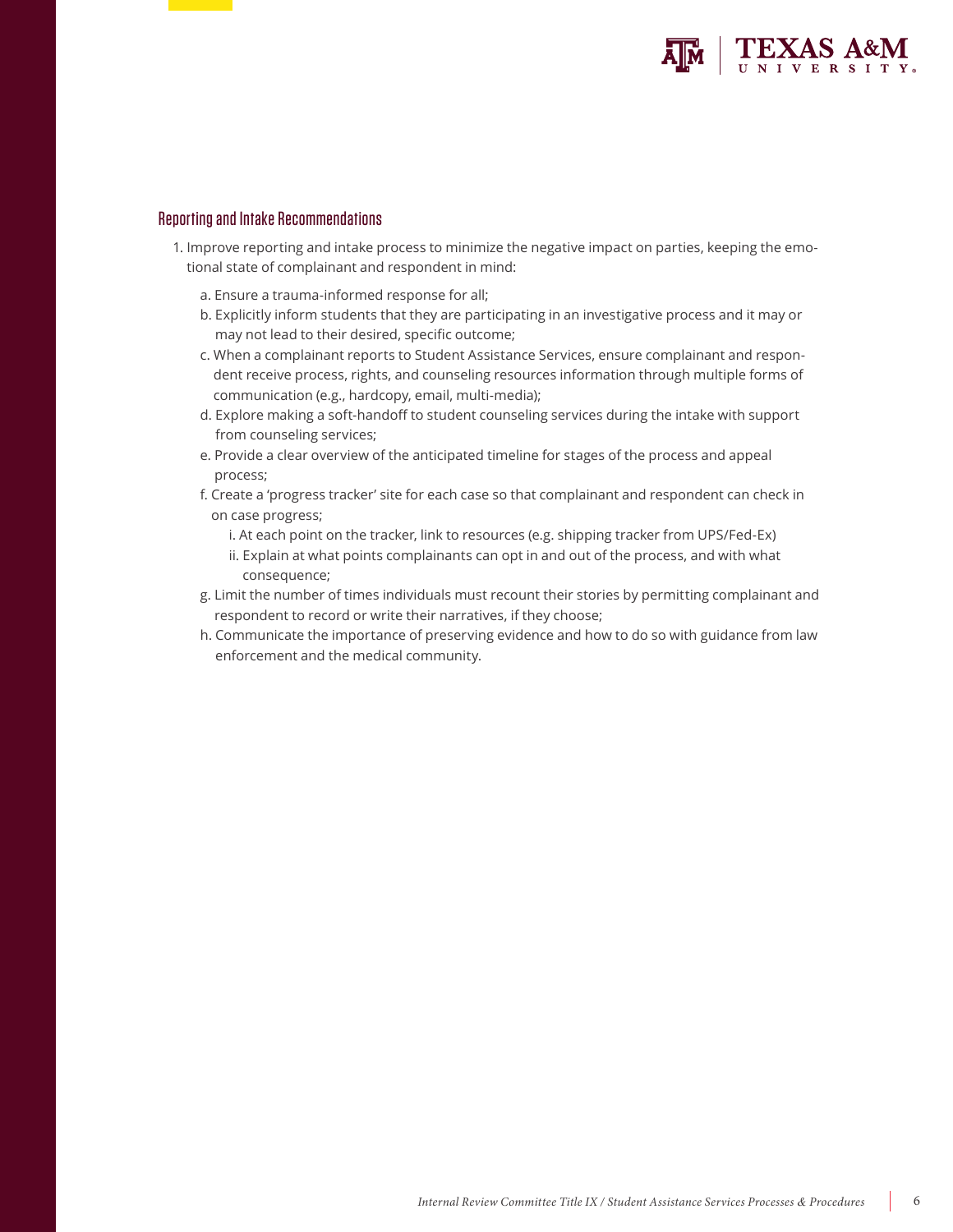

### Investigation and Resolution

- 1. Centralize Title IX intake and investigations in a single Title IX Office;
	- a. This will also work to control fragmented information from various sourced
	- b. The new office should then launch a new Title IX campaign
- 2. Clearly communicate the difference between advocate, advisor, counselor, and legal representation to complainant and respondent;
- 3. Whenever necessary, inform complainant or respondent that the other has secured legal representation. Note: Communication about legal representation should be handled carefully so as not to create a "chilling effect" among those who may not have the resources to hire an attorney. Evaluate potential for education on potential community representation at no cost;
- 4. Clearly communicate that a university investigation is separate from a police investigation;
	- a. Clearly communicate that reporting to police, including University Police Department, local city police, Sheriff's Office, does not lead to a University investigation through Student Affairs
	- b. Provide information about whether there will be communication between the University and various law enforcement agencies
	- c. Evaluate the merits of a reporting system such as Callisto (https://www.projectcallisto.org/);
- 5. Provide more time for case file review for the hearing panel;
- 6. Ensure proper training for hearing panel and appropriate panel constitution;
- 7. Improve education on the panel process for the complainant and respondent;
- 8. Explore alternative resolution models to the current student hearing panel process (e.g., Investigator Model, Administrator, Restorative Justice) and examine the possibility of providing complainant options (See page 18 of
	- https://www.theasca.org/files/Publications/ASCA%202014%20Gold%20Standard.pdf);
- 9. Schedule an exit interview when individuals complete or drop out of the process.

### Other Items for Consideration

- 1. As TAMU makes changes, show the steps being taken—make it public that TAMU is improving and cares;
- 2. Implement technology (apps, media platforms) to combat and track sexual assault and harassment;
- 3. Do not lose sight of what works well at TAMU, to include:
	- a. Preserving the rights of complainant and respondent;
	- b. Provide interim accommodations as appropriate;
	- c. Continue development of relationship with Sexual Assault Resource Center (SARC) which is not part of the university but an important part of the community and important to the university;
	- d. Continue to make students aware of resources such as Student Assistance Services, Counseling Services, Health Services, Campus Ministry;
	- e. Make sure Title IX Deputies are visible;
	- f. Continue to engage a well-constituted, diverse, and equitable group such as represented in this committee to provide ongoing input.

Please see Appendices B and C for reference documents that informed these recommendations.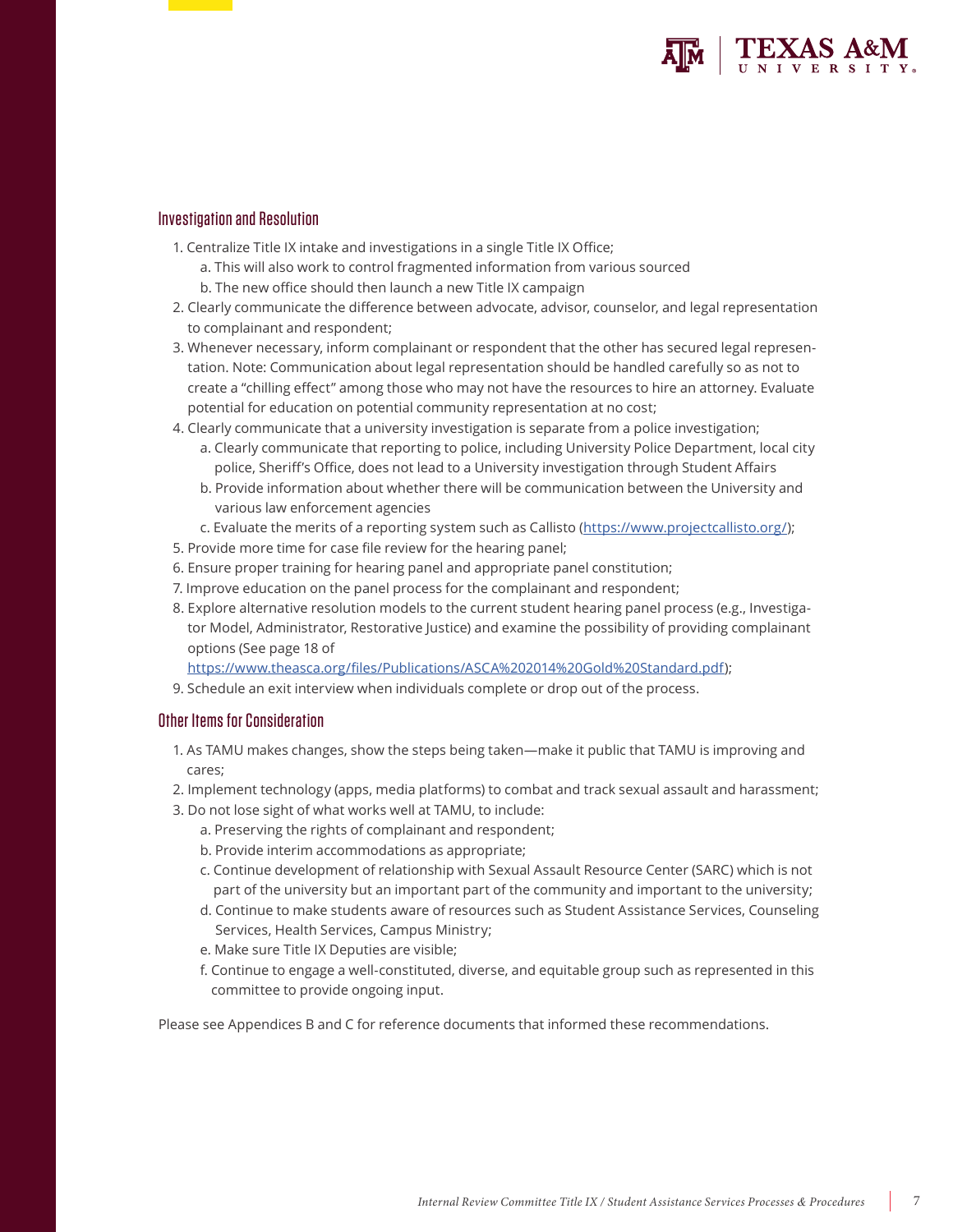

# **"Part Two: Committee on Sanctions and Eligibility for Participation in Extracurricular Activities"**

## Committee Charge

This committee within the greater internal review of Title IX processes was charged with researching, discussing and developing recommendations for student sanctioning as well as eligibility guidelines for participation in extracurricular activities.

The resulting work should clearly, consistently, and uniformly hold accountable students and student groups when:

- 1. They are facing Title IX campus and/or criminal allegations of wrongdoing, regardless of outcome;
- 2. They are found "responsible" for the associated allegations;
- 3. They wish to represent the University through extracurricular activities.

The resulting recommendations in this document (in detail in Appendix A) provide:

- Student sanctioning (both during the interim period preceding the hearing, and if found responsible); and
- Participation and eligibility for students alleged with and found responsible for violations in association with Student Rule 47 (Investigation and Resolution of Complaints Against Texas A&M Students for Sexual Harassment, Sexual Assault, Dating Violence, Domestic Violence, Stalking and Related Retaliation (SSDDSR).

### Committee Membership

- Mr. Jerry Brown, *Office of General Counsel*
- Dr. Robin Means Coleman

*Vice President and Associate Provost for Diversity, Professor of Communication (Dr. Jyotsna Vaid, substitute, Director for Organizational Development, Research, and Equity; Professor)*

- Ms. Kirsten Marie Covington, *student*
- Dr. Carol Fierke, *Provost*
- Ms. Alyssa Leffall, *Project support, Special Assistant to the Vice President of the Division of Student Affairs*
- Mr. Kevin McGinnis, *Chief Risk, Ethics, and Compliance Officer*
- Ms. Nikki Platamone, *student*
- Dr. Danny Pugh, *(Committee Chair), Vice President for Student Affairs*
- Ms. Amy Sharp, *(Student body President)*
- Ms. Amy B. Smith, *SVP, Chief Marketing and Communications Officer*
- Ms. Jennifer Smith, *Title IX Coordinator*
- Dr. Jerry Strawser, *EVP Finance, Professor*
- Ms. Sydney Whigam, *Former student*
- Mr. Scott Woodward, *Director of Athletics (Ms. Stephanie Rempe, Deputy Director of Athletics, substitute)*

The committee convened on July 2, 9, 20, and 25, 2018.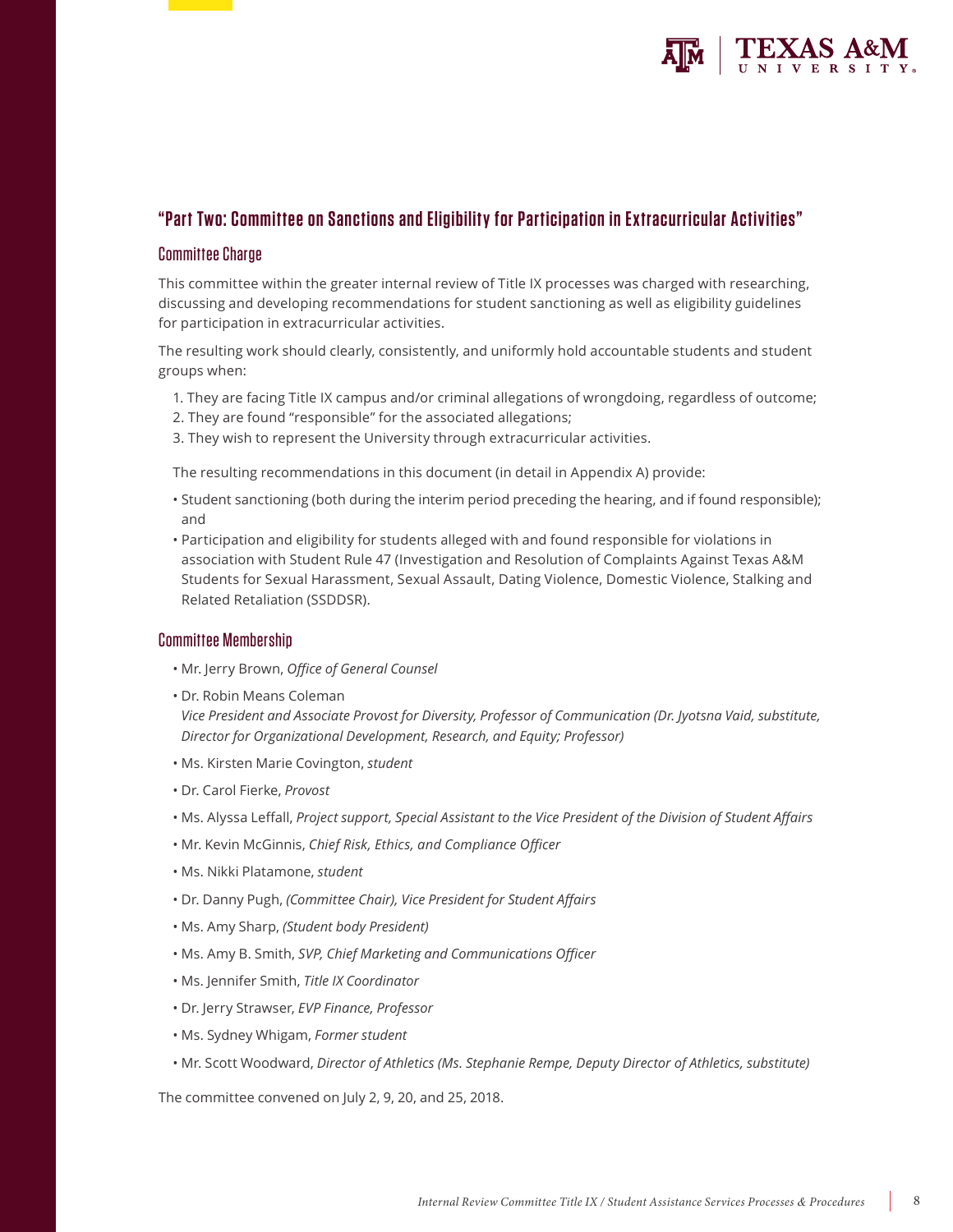

### Committee Perspective on Eligibility to Participate in Extracurricular Activities

While membership in student organizations and the establishment of student organizations is governed by First Amendment principles of "the right to associate"

(http://provost.tamu.edu/Provost/media/Assets/pdfs-essentials/Access-Free-Speech-0618.pdf), participation and performance as a representative of the University in institutionally-sponsored groups or events is a "privilege," not a "right."

The committee felt strongly that not only is eligibility to participate in extracurricular activities a privilege, but also that eligibility includes and transcends all recognized groups, teams, clubs, Corps of Cadets and other areas in which students represent the university.

### Methodology: Data, Information, and Resources

To help determine which recommendations were most appropriate, the committee reviewed current University policies related to interim actions, student conduct sanctions, off-campus jurisdiction, and delegated student conduct authority. The committee also reviewed examples of other institutions' sanctioning guidelines for cases involving sexual misconduct, dating violence, domestic violence, and stalking.

Some external content reviewed included:

- The ATIXA Guide to Sanctioning Student Sexual Misconduct Violations
- Title IX Sanctioning Guidelines (University of Minnesota)
- "Against Taking Rape "Seriously": The Case against Mandatory Referral Laws for Campus Gender Violence" – Harvard Civil Rights, Civil Liberties Review
- Q&A on Campus Sexual Misconduct (US Department of Education OCR)
- Student Conduct Procedures (UCLA)
- Sanctioning Guidelines for Sexual Misconduct (Ohio University)

The committee also sought guidance from offices and individuals who would be responsible for implementing the proposed recommendations as currently organized. The committee believed this was important to understand the complexity and challenges associated with developing ranges of sanctions and participation eligibility in this subject area.

## **Student Sanctions and Eligibility Recommendations**

The following are the committee's recommendations that are discussed in great detail in Appendix A:

- 1. Implement the attached Title IX Cumulative Sanction Matrix (Appendix A) which cross-references violations in the Student Code of Conduct with recommended ranges of sanctions by violation, including mitigating, aggravating, and compounding examples matrix aims to set a new standard at Texas A&M and nationally in providing complainants and respondents alike with a clear set of sanction minimums through expulsion that demonstrate where sanctions by violation if responsibility is determined in the investigation process;
- 2. Implement Interim Conduct Probation policy, process and definitions with regard to Title IX sexual misconduct cases, regardless of what the outcome may be;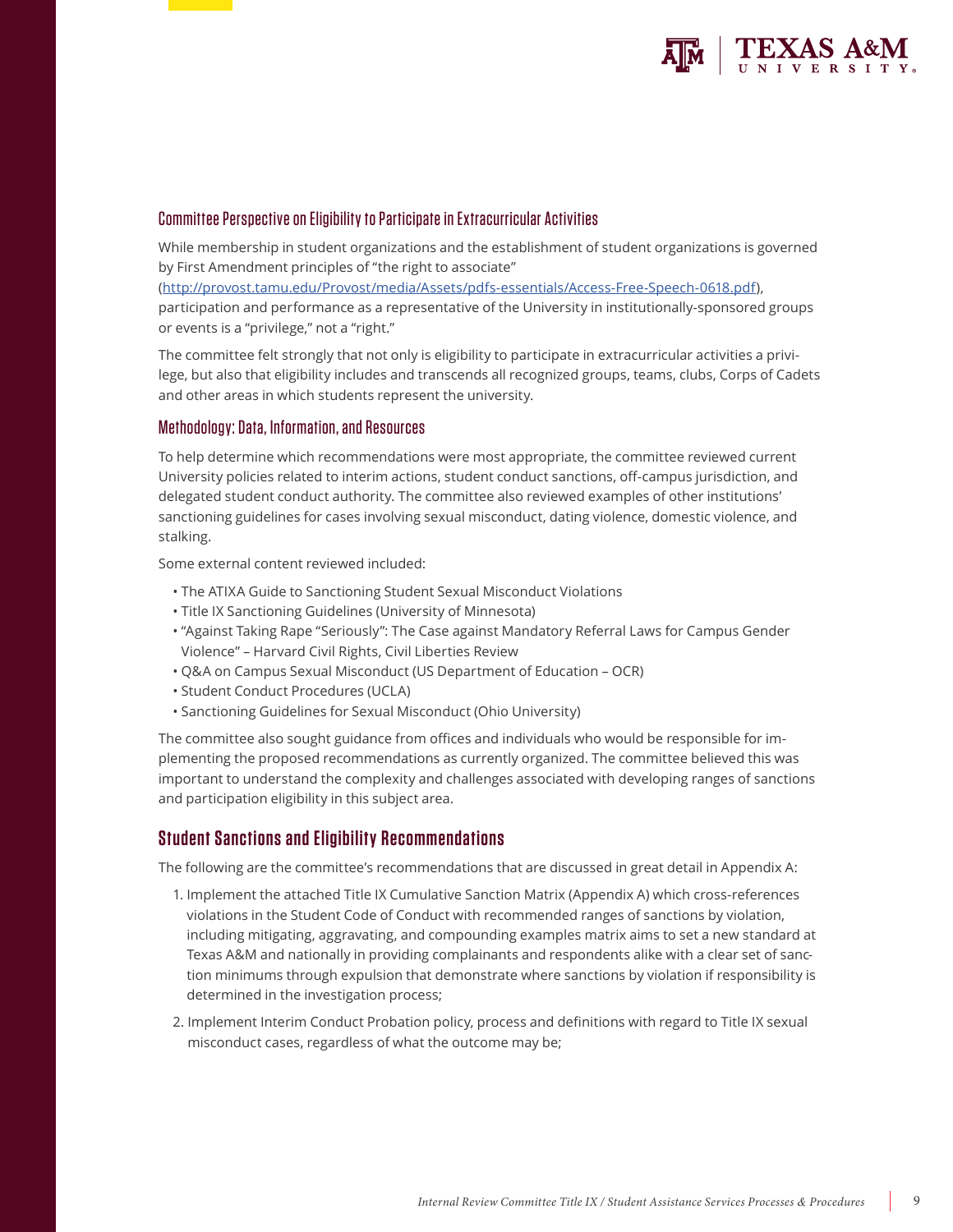

- 3. Implement clear communication standards and practices regarding sanctions and extracurricular participation:
	- Train investigators on the new protocol;
	- Update the protocol as necessary with continued examples that may not already be addressed;
	- Educate students, faculty and staff alike through in-person, web, media and social media channels, and scheduled trainings, as well as handouts to all incoming students and to all complainants and respondents.
- 4. Include transcript notations: Utilize the newly-adopted policy regarding Conduct Requirements for Admissions Applications and Transcripts (11.99.02) to implement the attached Interim Conduct Probation (proposed Student Rule 27.5) policy, process and definitions related to as students "good standing" with respect to student participation and representation when the University receives notice of SSDDSR cases. In the spring of 2018, Texas A&M University implemented the new policy associated with admissions applications and transcripts. This policy includes the directive that we must place a transcript notation in all academic and conduct cases resulting in separation from the university, to include suspension, dismissal, or expulsion. Additionally, the policy requires a transcript hold in all pending conduct cases that could result in suspension, dismissal or expulsion. In essence, a decision is currently being made by the Student Conduct Office as to whether a case will rise to the level of separation based on investigative material.

Given a determination is being made by the Student Conduct Office, the committee recognized the "transcript hold" decision point as the exact moment when a students' eligibility to participate and/ or represent the university or student organization should also be determined. At this time, Student Rule 27 only provides guidance for interim suspension and does not accommodate an interim conduct probation action that would allow for continued matriculation, but disallow participation and/or representation associate with being in "good standing." The committee used Student Rule 27.4 (Interim Suspension - https://student-rules.tamu.edu/rule27/) as the guide in developing the recommendation for a new rule on Interim Conduct Probation (attached).

- 5. Consider establishing a new separate conduct rule for "retaliation" which is currently listed within several other violations. Presently, Student Rule 24 does not identify "retaliation" as a specific conduct regulation and is only referenced once within Student Rule 24 (24.4.23 Abuse of Student Conduct Process). Once established and defined as an independent rule within Student Rule 24 it can be cross-referenced to Student Rule 47 that governs investigation and resolution of Title IX complaints against Texas A&M students. The addition of a new student rule will require adoption through the Student Rules Committee and Faculty Senate. While that process is being navigated, we recommend the continued use of "retaliation" within the Title IX Cumulative Sanction Matrix, and that an eighth category be added to the matrix after passage through Faculty Senate.
- 6. Implement clear communication standards and practices to ensure all parties fully understand definitions and implications for the following:
	- a. Charges as defined in Student Rule 24 and Student Rule 47;
	- b. Sanctions as defined in Student Rule 27, to include interim actions, tenets of "good standing," and TAMUS Policy 11.99.02 Conduct Requirements for Admissions Applications and Transcripts;
	- c. Title IX Cumulative Sanctioning Model, to include appropriate use of mitigating, aggravating, and compounding factors, as well as sanctioning considerations.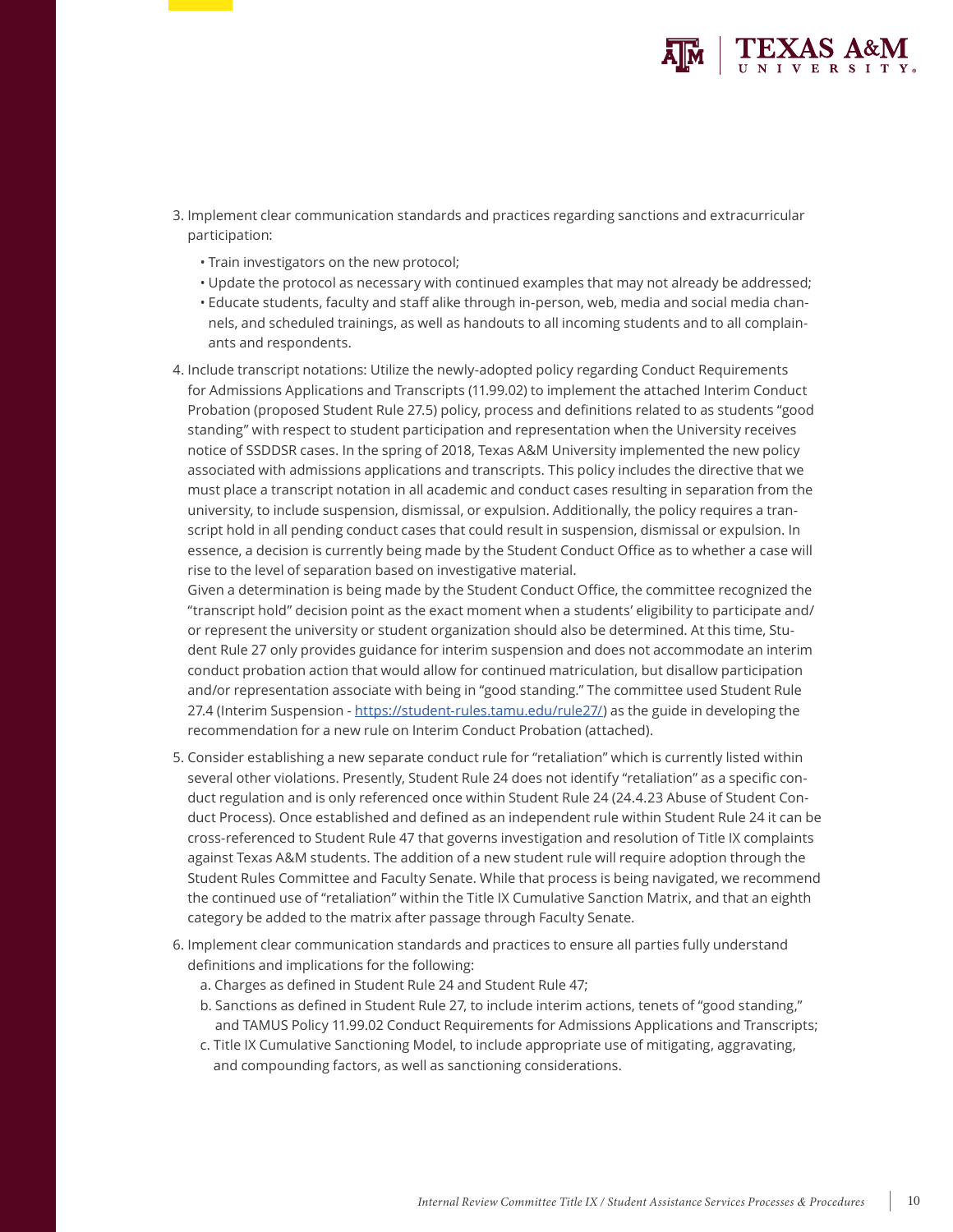

### Improving Today and Establishing Best Practice for the Nation

We believe that the attached document (Appendix A) will not only improve clarity in sanctioning where needed today, but will also serve as our nation's best practice in Title IX sanctioning guidelines and participation in the following ways:

- 1. First, the model creates a predetermined range of sanctions by severity of violation(s), available to all students as a resource before and during investigations so that all may more clearly understand the range of sanctions and severity if the respondent is found responsible;
- 2. Second, the model maps to participation eligibility in extracurricular activities which are viewed as a "privilege" not a "right" for students; and
- 3. Third, extracurricular participation eligibility restrictions apply to all campus organizations where students represent our university (such as Greek life, Corps of Cadets, athletics, clubs);
- 4. Fourth, the model enhances transparency of process to all involved which has been a concern raised by students and their families; and
- 5. Fifth, it serves as an educational communications tool (from hard copy brochures and signage to electronic resources in websites, social media channels and messaging, and downloadable versions) for all students to better understand Texas A&M's position with respect to Student Code of Conduct rules and resulting implications of violations.

The committee on sanctions and eligibility to participate in extracurricular activities feels strongly that the successful implementation of the Title IX Cumulative Sanction Matrix will only be as effective as the communication between the University and the student.

The committee's priorities were three-fold:

- 1. First and foremost, to deliver clear sanctioning guidelines by violation aligned with (1) reprimand; (2) probation; (3) suspension; and (4) expulsion to directly assign accountability by violation severity;
- 2. Secondly to educate all campus stakeholders about the sanctions and implications of violations upon status as a student and right to participate in extracurricular activities;
- 3. Thirdly, communication begins with recruitment of students to New Student Conferences and continues throughout various primary educational touch points each year. More intentional communication should occur for all students who maintain student leadership positions for both student and university organizations.

In specific instances where students are engaged with Student Rule 47 (Investigation and Resolution of Complaints Against Texas A&M Students for Sexual Harassment, Sexual Assault, Dating Violence, Domestic Violence, Stalking and Related Retaliation (SSDDSR)), more intentional communication efforts are recommended to ensure clear understanding at specific decision points, including information and consultation, formal complaint intake, investigative interviews, pre-hearing and post-hearing meetings, and pre-appeal and post-appeal meetings. Continuing efforts should be made to ensure that all parties have a complete understanding of the hearing outcomes and implications of any finding/sanction.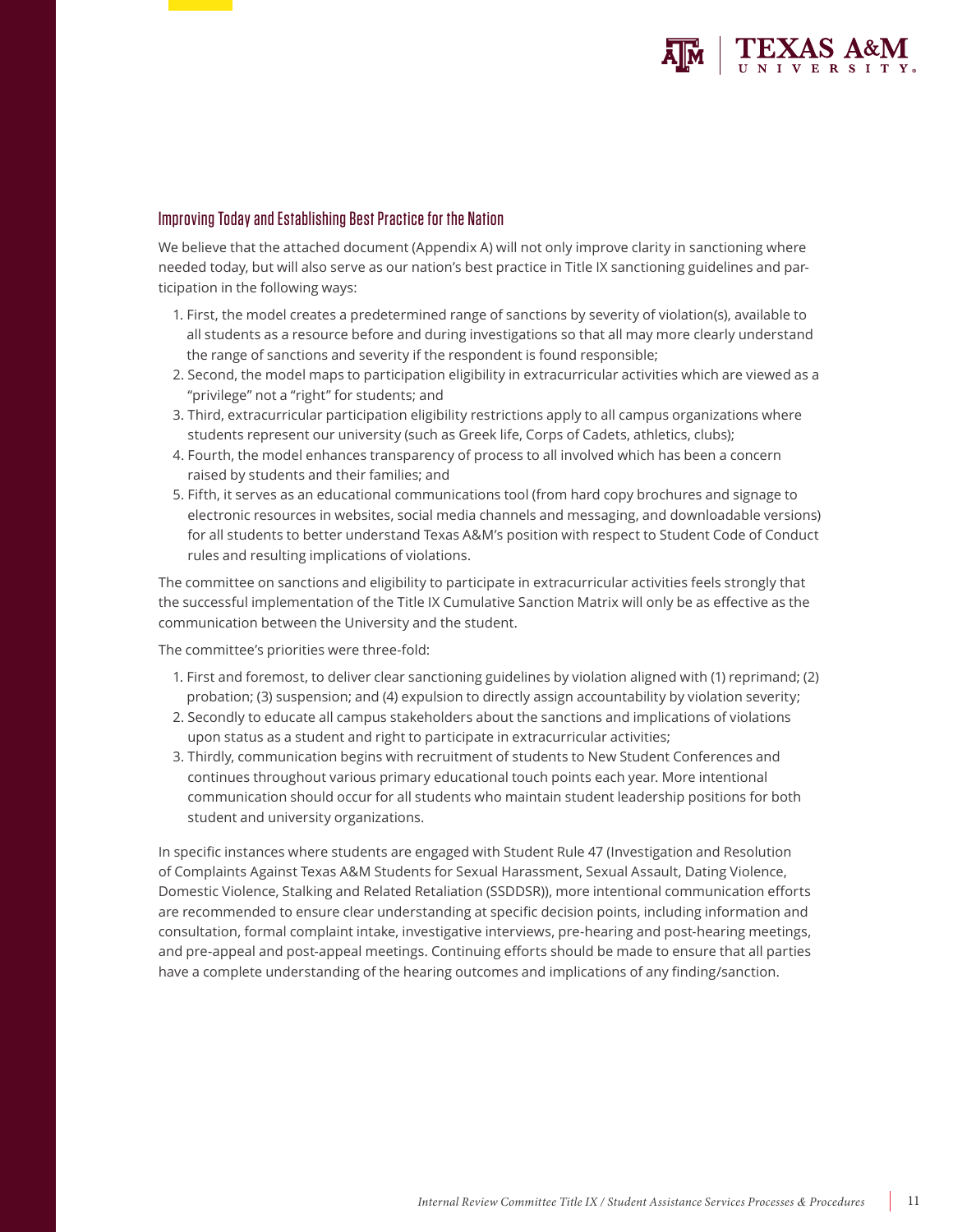

# **Internal Review Conclusion: Two Committees and One Goal**

While the internal review was assigned to two committees, both committees came together in this report to provide a comprehensive list of recommended actions.

We understand that:

- The Office of General Counsel at the Texas A&M University System will review recommendations to cross reference with existing policies (which can be updated if gaps are found) and federal law;
- There is an external review by an outside firm underway concurrently which will soon be announced that will need to be reconciled with this review;
- President Young will determine which recommendations are to be acted upon immediately and which will need further review and discussion;
- President Young has advised that we will not wait for ongoing reviews to address concerns that can be implemented today. Therefore we will act responsibly and expeditiously to support the implementation of approved actions on a continual basis instead of waiting for all components to be complete; and
- Students, faculty, and staff who were unable to participate this summer will have opportunities to provide their input this fall in ongoing improvements to processes that will be implemented as opportunities present themselves.

We thank the faculty, staff, students, former students, and community group leaders who dedicated time and expertise in participating in these committees, some from many time zones away.

We appreciate all who came together to inform this review, including notably sexual assault survivors themselves.

This work is only one part of the actions underway. We commit to supporting the implementation of approved changes and to soliciting input on a continuing basis to continually shape and improve our processes.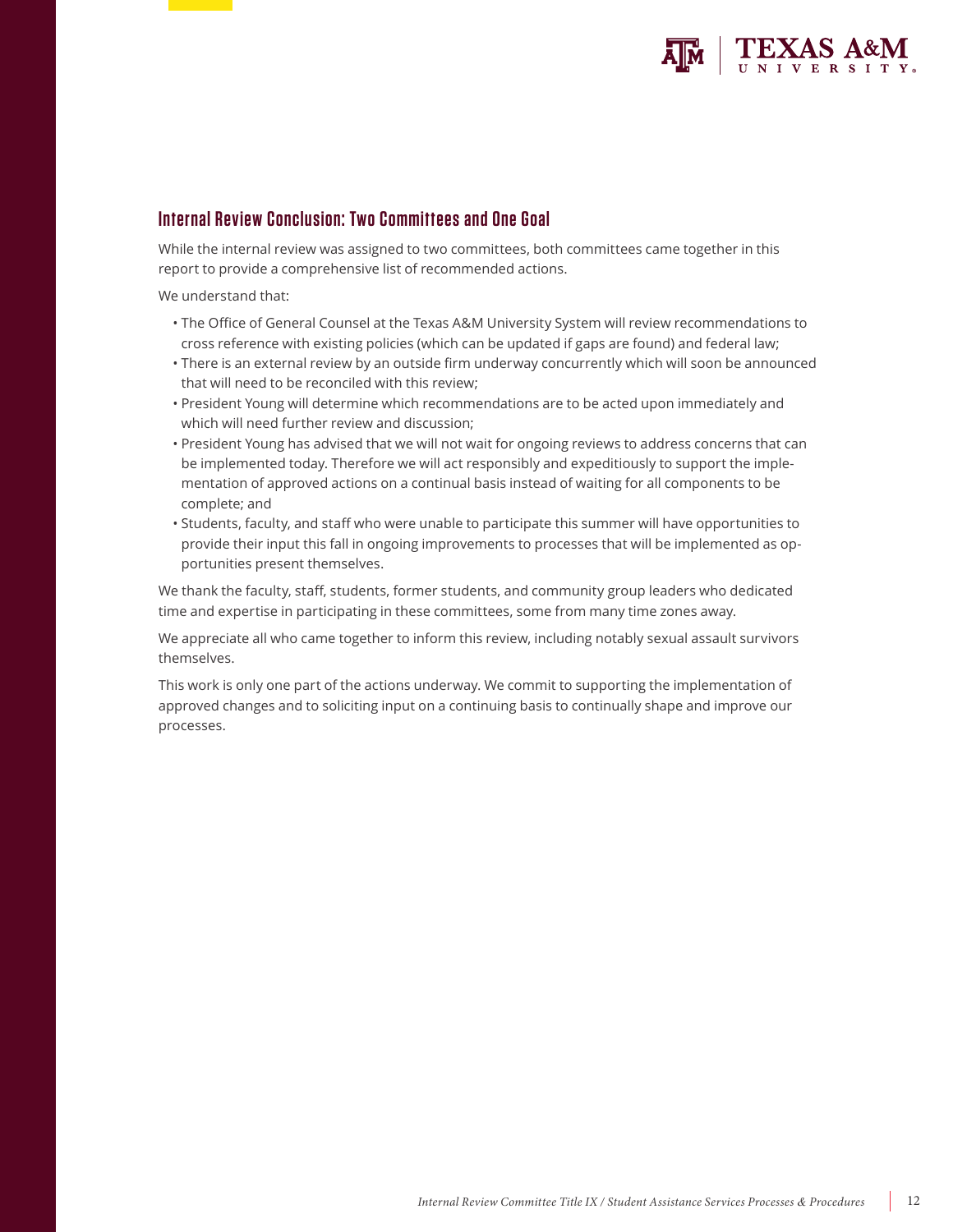APPENDIX A:

# **Proposed Title IX Cumulative Sanction Matrix**

TEXAS A&M UNIVERSITY TITLE IX INTERNAL REVIEW AND RECOMMENDATIONS

AUGUST 2018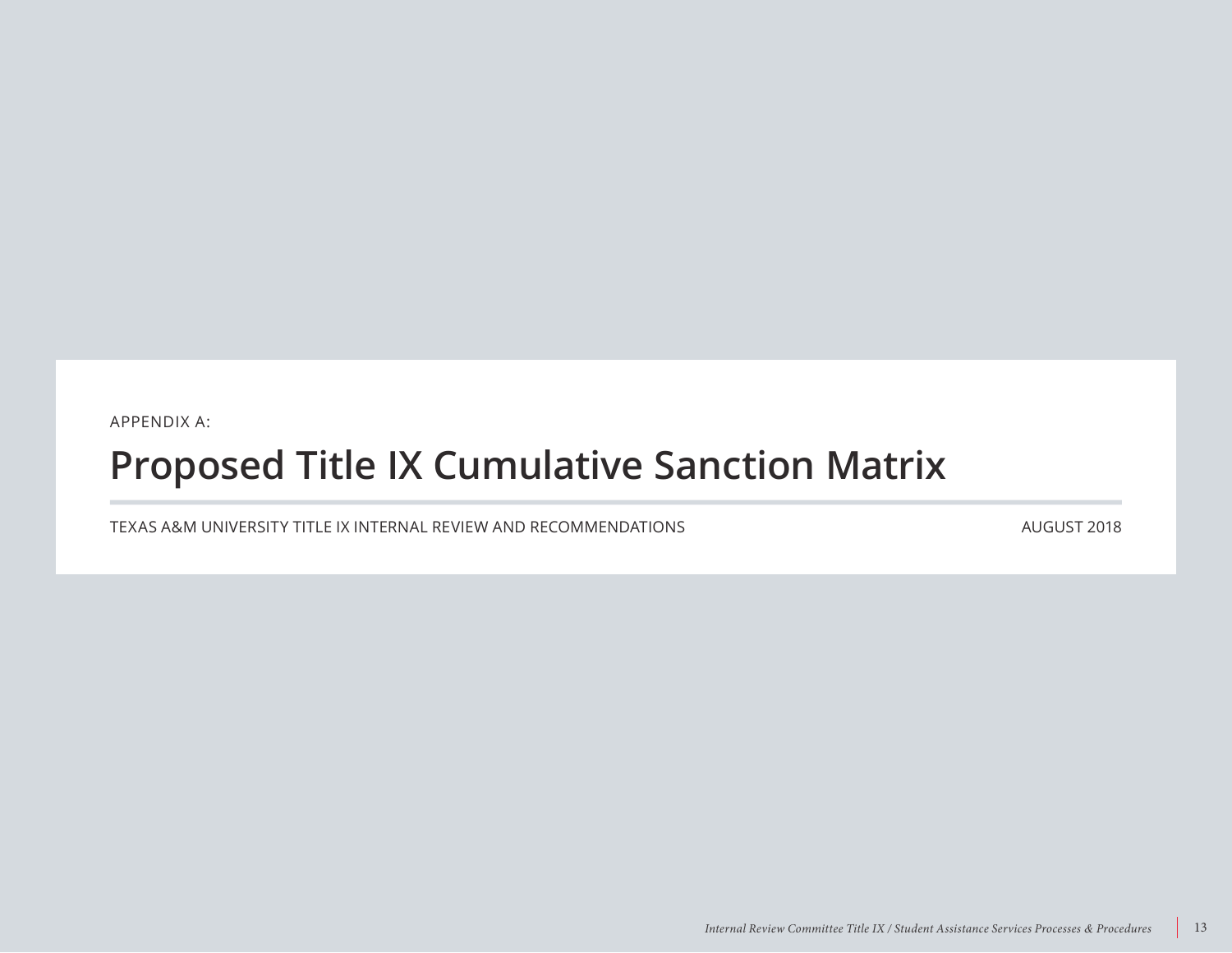# **Benchmark: The ATIXA Guide to Sanctioning Student Sexual Misconduct Violations**

15 The 2018 ATIXA Whitepaper

#### *Sex Discrimination*

Sex discrimination is defined as action(s) that deprive another member of the community of educational or employment access, benefits, or opportunities on the basis of sex or gender. Sex discrimination commonly arises within the context of admissions, athletic programs, student organizations, with pregnant students, and includes discrimination/harassment on the basis of sex, gender identity, gender expression, or sexual orientation.





### *Common Mitigating Factors:*

- Genuine contrition.
- The deprivation of access/benefits/opportunities was brief or trivial.
- The harm caused by the deprivation of access/benefits/opportunities was minimal and temporary.
- The discriminatory conduct was committed in error, by mistake, or was clearly unintentional.

### *Common Aggravating Factors:*

- The deprivation of access/benefits/opportunities was abiding.
- The harm caused by the deprivation of access/benefits/opportunities was extensive or irreparable.
- The totality of the behavior was exceptionally severe, persistent, or pervasive.
- The harassment was threatening, intimidating, or aggressive.

### *Compounding Factors (can bump the range):*

- Prior history of misconduct (i.e., found in violation of policy through formal process).
- The student's prior history of misconduct involved the same or similar types of behavior.
-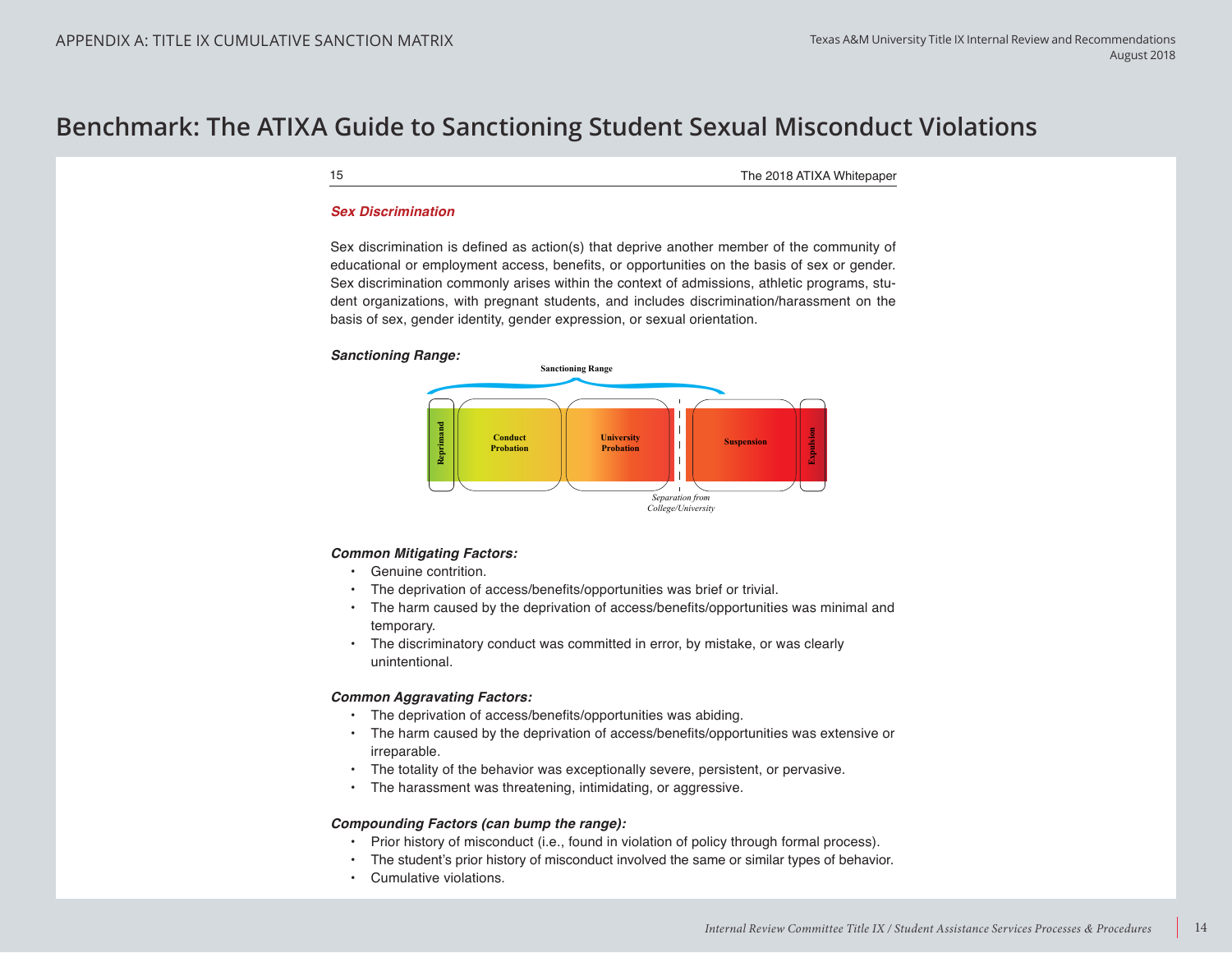# **Benchmark: University of Minnesota Title IX Sanctioning Guidelines**

## Sanction ranges:

The majority of incidents will fall into these ranges, however factors such as egregiousness or persistent violations may warrant a sanction outside of the below range. (Example: Severe and egregious sexual harassment may include expulsion.) For more information, please see the Administrative Policy: Sexual Harassment, Sexual Assault, Stalking and Relationship Violence.

| Category                             | Actions                                                                  | Warning | Probation | Suspension (less<br>than 2 years) | Suspension (2-<br>4 years) | Suspension (5+<br>years) | Expulsion |
|--------------------------------------|--------------------------------------------------------------------------|---------|-----------|-----------------------------------|----------------------------|--------------------------|-----------|
| Sexual Harassment                    | Verbal sexual comments                                                   |         |           |                                   |                            |                          |           |
|                                      | Stalking                                                                 |         |           |                                   |                            |                          |           |
|                                      | Relationship Violence                                                    |         |           |                                   |                            |                          |           |
| Non-Consensual Sexual<br>Contact     | Touching over clothes                                                    |         |           |                                   |                            |                          |           |
|                                      | Kissing (above shoulders)                                                |         |           |                                   |                            |                          |           |
|                                      | Light contact with hands under clothes                                   |         |           |                                   |                            |                          |           |
|                                      | Sexual touching, fondling, and/or groping                                |         |           |                                   |                            |                          |           |
|                                      | Kissing below the neck (breasts or genitals)                             |         |           |                                   |                            |                          |           |
| Non-Consensual Sexual<br>Intercourse | Oral Sex                                                                 |         |           |                                   |                            |                          |           |
|                                      | Digital penetration                                                      |         |           |                                   |                            |                          |           |
|                                      | Penetration                                                              |         |           |                                   |                            |                          |           |
| Sexual Exploitation                  | Distributing naked photographs                                           |         |           |                                   |                            |                          |           |
|                                      | Invasion of Sexual Privacy (taking photos, video,<br>voyerism)           |         |           |                                   |                            |                          |           |
|                                      | Unlawfully obtaining and distributing private sexual<br>photos or videos |         |           |                                   |                            |                          |           |
|                                      | Knowingly transmitting sexual infections or disease                      |         |           |                                   |                            |                          |           |
|                                      | Child pornography                                                        |         |           |                                   |                            |                          |           |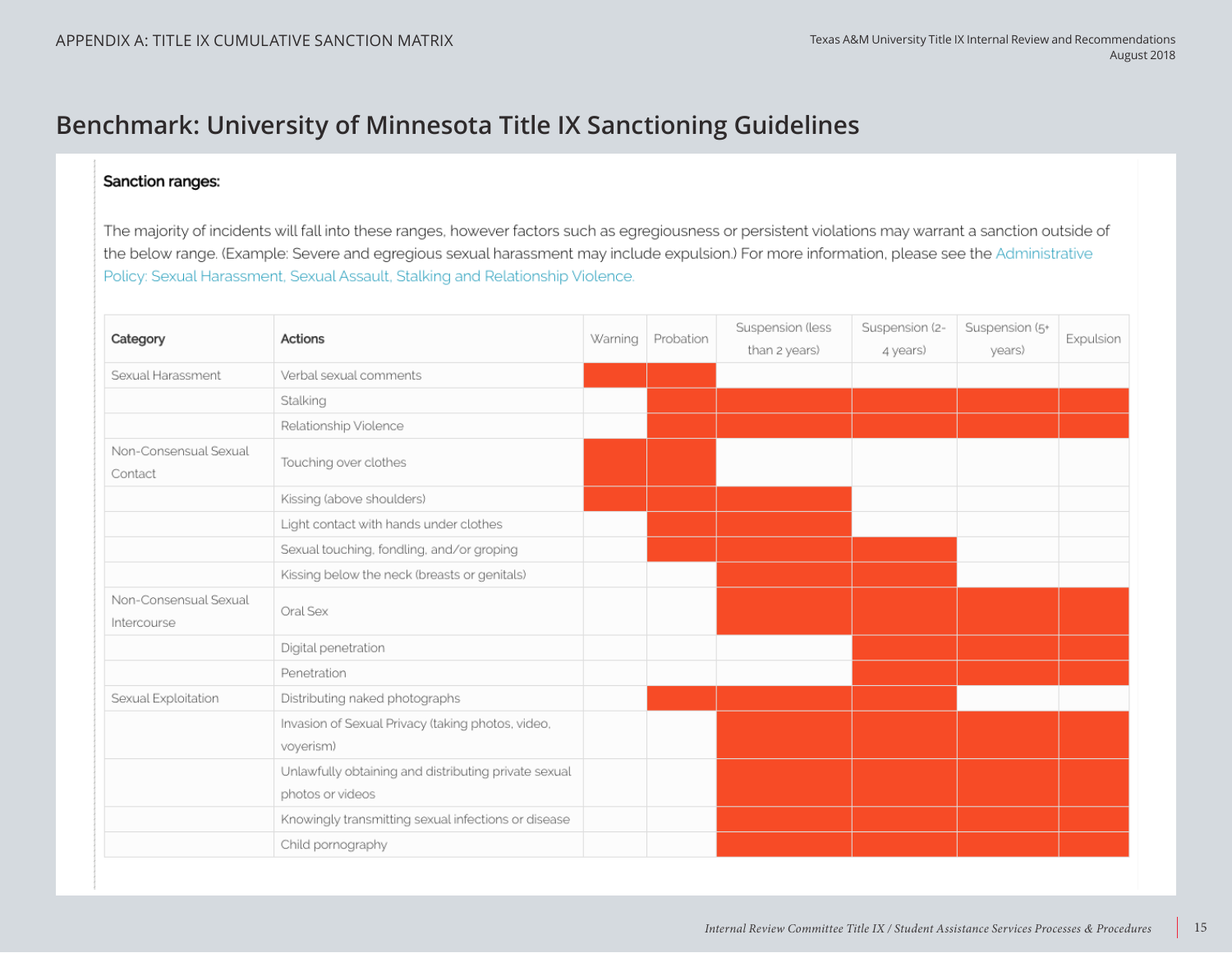# **Proposed Texas A&M Title IX Cumulative Sanction Matrix\***

|                                                                                                | • Distributing sexual or intimate images<br>or recordings of an unidentified person<br>with-out that person's consent                                                                                                                                                  | son without that person's consent<br>. Engaging in sexual activity while know-<br>ingly infected with an STD without the<br>other person's knowledge<br>• Deliberate indecent exposure with<br>intent for impact |                                                                                                         |
|------------------------------------------------------------------------------------------------|------------------------------------------------------------------------------------------------------------------------------------------------------------------------------------------------------------------------------------------------------------------------|------------------------------------------------------------------------------------------------------------------------------------------------------------------------------------------------------------------|---------------------------------------------------------------------------------------------------------|
| NON-CONSENSUAL SEXUAL CONTACT<br>• Unwelcomed kissing and/or light touch-<br>ing over clothing | NON-CONSENSUAL SEXUAL CONTACT<br>Any one or combination of Stage 1<br>behaviors plus a behavior from another<br>category plus:<br>. Non-genital fondling, groping or heavy<br>touching<br>. Unwelcomed increased touching, fon-<br>dling, groping, or genital touching | NON-CONSENSUAL SEXUAL CONTACT<br>Any one or combination of Stage 1 and/<br>or Stage 2 behaviors plus:<br>• Unwelcomed touching, fondling, grop-<br>ing or genital touching                                       | NON-CONSENSUAL SEXUAL CONTACT<br>Any one or combination of Stage 1,<br>Stage 2 and/or Stage 3 behaviors |
|                                                                                                |                                                                                                                                                                                                                                                                        | <b>SEXUAL ABUSE</b><br>• Oral sex<br>• Penetration (by sex organs)<br>• Penetration (by means other than sex<br>organs)                                                                                          | <b>SEXUAL ABUSE</b><br>Any one or combination of Stage 3<br>behaviors with predation                    |

| <b>SANCTION RANGE</b>                                                                                                                                                                                                                                                                                                                                     |                                                                                                                                                                                                                                                                                                                                                                                                                                                                            |                                                                                                                                                                                                                                                                                                                                                                                                                                                                                  |                                                                                                                                                                                                                                              |  |
|-----------------------------------------------------------------------------------------------------------------------------------------------------------------------------------------------------------------------------------------------------------------------------------------------------------------------------------------------------------|----------------------------------------------------------------------------------------------------------------------------------------------------------------------------------------------------------------------------------------------------------------------------------------------------------------------------------------------------------------------------------------------------------------------------------------------------------------------------|----------------------------------------------------------------------------------------------------------------------------------------------------------------------------------------------------------------------------------------------------------------------------------------------------------------------------------------------------------------------------------------------------------------------------------------------------------------------------------|----------------------------------------------------------------------------------------------------------------------------------------------------------------------------------------------------------------------------------------------|--|
| <b>Stage 1: Reprimand/Restrictions/Review</b>                                                                                                                                                                                                                                                                                                             | <b>Stage 2: Probation</b>                                                                                                                                                                                                                                                                                                                                                                                                                                                  | <b>Stage 3: Suspension</b>                                                                                                                                                                                                                                                                                                                                                                                                                                                       | <b>Stage 4: Expulsion</b>                                                                                                                                                                                                                    |  |
| <b>SEXUAL HARASSMENT</b><br>• Severe, persistent, or pervasive sexual<br>innuendos, jokes, remarks, questions,<br>gestures<br>· Display of sexually explicit visual<br>material                                                                                                                                                                           | <b>SEXUAL HARASSMENT</b><br>Any one or combination of Stage 1<br>behaviors plus a behavior from another<br>category                                                                                                                                                                                                                                                                                                                                                        | <b>SEXUAL HARASSMENT</b><br>Any one or combination of Stage 1<br>and/or Stage 2 behaviors plus a behavior<br>from another category                                                                                                                                                                                                                                                                                                                                               | <b>SEXUAL HARASSMENT</b><br>Any one or combination of Stage 1,<br>Stage 2 and/or Stage 3 behaviors plus a<br>behavior from another category                                                                                                  |  |
| <b>STALKING</b><br>· Repeated, unsolicited phone calls,<br>emails, texts, and/or gifts to another<br>person and/or their family/household<br>• Repeatedly following another person<br>or conducting surveillance of another<br>person and/or their family/household<br>· Direct or private unsolicited contact or<br>attempts to contact via social media | <b>STALKING</b><br>Any one or combination of Stage 1<br>behaviors plus:<br>• 2nd violation of stalking<br>· Repeated, unsolicited contact or at-<br>tempts to contact via social media                                                                                                                                                                                                                                                                                     | <b>STALKING</b><br>Any one or combination of Stage 1<br>and/or Stage 2 behaviors plus:<br>· Intimidation or Physical abuse in retali-<br>ation for reporting sexual misconduct,<br>dating/domestic violence, and/or<br>stalking<br>• Repeated, unsolicited visits to another<br>person's home, business, and/or class,<br>and/or that of their family/household<br>• Assuming another's identity in order to<br>make contact with complainant                                    | <b>STALKING</b><br>Any one or combination of Stage 1,<br>Stage 2 and/or Stage 3 behaviors                                                                                                                                                    |  |
| <b>DATING ABUSE &amp; VIOLENCE</b><br>· Intimidation: using actions, gestures,<br>and tone of voice to indicate a threat of<br>violence                                                                                                                                                                                                                   | <b>DATING ABUSE &amp; VIOLENCE</b><br>Any one or combination of Stage 1<br>behaviors plus:<br>• Preventing complainant from calling<br>for help<br>• Destruction of property<br>• Physical abuse: Pushing, shoving,<br>hair-pulling, scratching, hitting, throwing<br>objects                                                                                                                                                                                              | <b>DATING ABUSE &amp; VIOLENCE</b><br>Any one or combination of Stage 2<br>behaviors plus:<br>· Intimidation or Physical abuse in<br>retaliation for reporting sexual mis-<br>conduct, dating/domestic violence,<br>and/or stalking<br>· Displaying weapons, throwing objects<br>at a person with potential to injure<br>• Destruction of valuable property                                                                                                                      | <b>DATING ABUSE &amp; VIOLENCE</b><br>Any one or combination of Stage 1,<br>Stage 2 and/or Stage 3 behaviors                                                                                                                                 |  |
| <b>DOMESTIC ABUSE &amp; VIOLENCE</b><br>· Intimidation: using actions, gestures,<br>and tone of voice to indicate a threat of<br>violence                                                                                                                                                                                                                 | <b>DOMESTIC ABUSE &amp; VIOLENCE</b><br>Any one or combination of Stage 1<br>behaviors plus:<br>• Preventing Complainant from calling for<br>help or leaving the room<br>• Destruction of property<br>• Physical abuse: Pushing, shoving,<br>hair-pulling, scratching, hitting, throwing<br>objects                                                                                                                                                                        | <b>DOMESTIC ABUSE &amp; VIOLENCE</b><br>Any one or combination of Stage 2<br>behaviors plus:<br>· Intimidation or Physical abuse in<br>retaliation for reporting sexual mis-<br>conduct, dating/domestic violence,<br>and/or stalking<br>• Displaying weapons, throwing objects<br>at a person with potential to injure<br>• Destruction of valuable property                                                                                                                    | <b>DOMESTIC ABUSE &amp; VIOLENCE</b><br>Any one or combination of Stage 1,<br>Stage 2 and/or Stage 3 behaviors                                                                                                                               |  |
| <b>SEXUAL EXPLOITATION</b><br>• Reckless viewing of nudity or sexual<br>behavior                                                                                                                                                                                                                                                                          | <b>SEXUAL EXPLOITATION</b><br>Any one or combination of Stage 1<br>behaviors plus:<br>• Allowing others to observe sexual activ-<br>ity without the other person's consent<br>· Intentional viewing of nudity or sexual<br>behavior<br>· Indecent exposure without proper<br>regard for others (i.e. public urination)<br>• Taking or transmitting images or videos<br>of an unidentified person in a sexual,<br>intimate, or private act without that<br>person's consent | <b>SEXUAL EXPLOITATION</b><br>Any one or combination of Stage 1 and/<br>or Stage 2 behaviors plus:<br>· Soliciting sexual contact with a minor<br>• Possessing and/ or viewing child<br>pornography/sexual images of those<br>under 18<br>• Taking or transmitting images or videos<br>of an identified person in a sexual,<br>intimate, or private act without that<br>person's consent<br>• Distributing sexual or intimate images<br>or recordings of another identified per- | <b>SEXUAL EXPLOITATION</b><br>Any one or combination of Stage 1,<br>Stage 2 and/or Stage 3 behaviors<br>• Collecting, creating, and/or distributing<br>child pornography/sexual images of<br>those under 18<br>• Prostituting another person |  |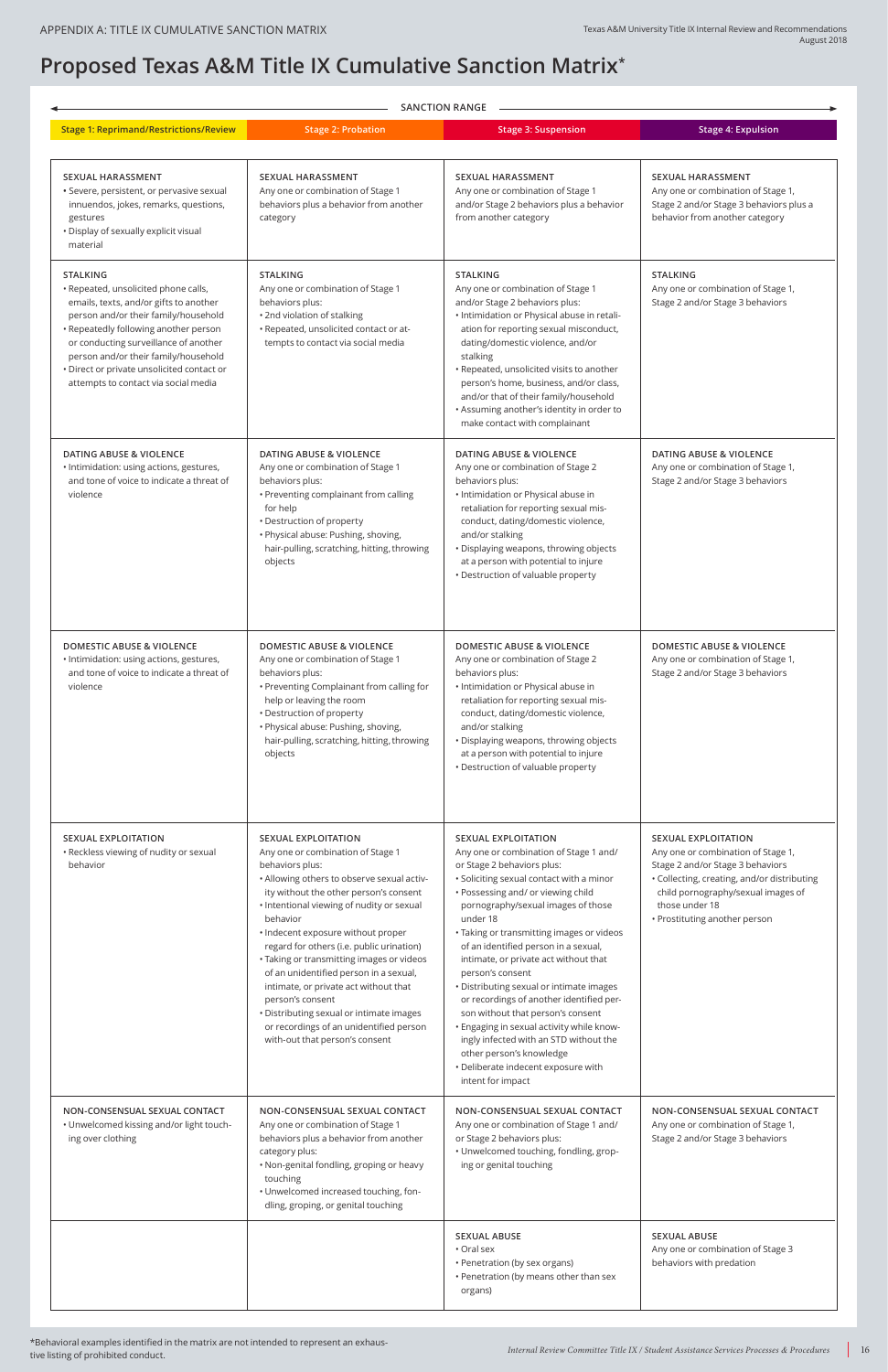| SEVERE, PERSISTENT, OR PERVASIVE BEHAVIOR                                                                                                                                  | $\mathcal{I}$ | $\mathcal{R}$ |  |
|----------------------------------------------------------------------------------------------------------------------------------------------------------------------------|---------------|---------------|--|
| Sexual innuendos, jokes, remarks, questions                                                                                                                                |               |               |  |
| Sexual gestures and/or gifts of a sexual nature                                                                                                                            |               |               |  |
| Display of sexually explicit visual material                                                                                                                               |               |               |  |
| Pressuring another person for dates or sexual favors                                                                                                                       |               |               |  |
| Depriving another person educational access, benefits,<br>opportunities                                                                                                    |               |               |  |
| Threats in retaliation for reporting sexual misconduct, dat-<br>ing/domestic violence, and/or stalking (includes deprivation<br>of and educational opportunity or benefit) |               |               |  |

## **Sexual Harassment Examples**

| <b>BEHAVIOR</b>                                                          |  |  |
|--------------------------------------------------------------------------|--|--|
| Unwelcomed kissing and/or light touching over clothing                   |  |  |
| Non-genital fondling, groping or heavy touching                          |  |  |
| Unwelcomed increased touching, fondling, groping, or genital<br>touching |  |  |
| Unwelcomed touching, fondling, groping or genital touching               |  |  |

| .                   | . . |  |
|---------------------|-----|--|
| potential to injure |     |  |

## **Non-consensual Sexual Contact Examples**

| <b>BEHAVIOR</b>                              |  |  |
|----------------------------------------------|--|--|
| Oral sex                                     |  |  |
| Penetration (by sex organs)                  |  |  |
| Penetration (by means other than sex organs) |  |  |

## **Sexual Abuse Examples**

| <b>BEHAVIOR</b>                                                                                                             | 1 | $\mathcal{P}$ | $\overline{3}$ |  |
|-----------------------------------------------------------------------------------------------------------------------------|---|---------------|----------------|--|
| Repeated, unsolicited phone calls, emails, texts, and/or gifts<br>to another person and/or their family/household           |   |               |                |  |
| Repeatedly following another person or conducting<br>surveillance of another person and/or their family/household           |   |               |                |  |
| Repeated, unsolicited visits to another person's home,<br>business, and/or class, and/or that of their family/household     |   |               |                |  |
| Repeated, unsolicited contact or attempts to contact via<br>social media                                                    |   |               |                |  |
| Intimidation or physical abuse in retaliation for reporting<br>sexual misconduct, dating/domestic violence, and/or stalking |   |               |                |  |
| Assuming another's identity in order to make contact with<br>complainant                                                    |   |               |                |  |

## **Stalking Examples**

| <b>BEHAVIOR</b>                                                                                                                  | $\mathcal I$ | $\mathcal{P}$ | $\overline{3}$ | 4 |
|----------------------------------------------------------------------------------------------------------------------------------|--------------|---------------|----------------|---|
| Reckless viewing of nudity or sexual behavior                                                                                    |              |               |                |   |
| Allowing others to observe sexual activity without the other<br>person's consent                                                 |              |               |                |   |
| Taking or transmitting images or videos of another person in a<br>sexual, intimate, or private act without that person's consent |              |               |                |   |
| Distributing sexual or intimate images or recordings of anoth-<br>er person without that person's consent                        |              |               |                |   |
| Allowing others to observe sexual activity without the other<br>person's consent                                                 |              |               |                |   |
| Engaging in sexual activity while knowingly infected with an<br>STD without the other person's knowledge                         |              |               |                |   |
| Possessing and/ or viewing child pornography/sexual images<br>of those under 18                                                  |              |               |                |   |
| Deliberate indecent exposure with intent for impact                                                                              |              |               |                |   |
| Collecting, creating, and/or distributing child pornography/<br>sexual images of those under 18                                  |              |               |                |   |
| Prostituting another person                                                                                                      |              |               |                |   |

## **Sexual Exploitation Examples**

## **Dating Abuse & Violence Examples**

| <b>BEHAVIOR</b>                                                                                                             | $\overline{\phantom{0}}$ | $\overline{3}$ | $\overline{4}$ |
|-----------------------------------------------------------------------------------------------------------------------------|--------------------------|----------------|----------------|
| Intimidation: Using actions, gestures, and tone of voice to<br>indicate a threat of violence                                |                          |                |                |
| Preventing complainant from calling for help                                                                                |                          |                |                |
| Destruction of property                                                                                                     |                          |                |                |
| Physical abuse: Pushing, shoving, hair-pulling, scratching,<br>hitting, using force to prevent partner from leaving         |                          |                |                |
| Intimidation or Physical abuse in retaliation for reporting<br>sexual misconduct, dating/domestic violence, and/or stalking |                          |                |                |
| Displaying weapons, throwing objects at a person with<br>potential to injure                                                |                          |                |                |

## **Domestic Abuse & Violence Examples**

| <b>BEHAVIOR</b>                                                                                                             | $\mathcal{I}$ | $\overline{\phantom{0}}$ | 3 | 4 |
|-----------------------------------------------------------------------------------------------------------------------------|---------------|--------------------------|---|---|
| Intimidation: Using actions, gestures, and tone of voice to<br>indicate a threat of violence                                |               |                          |   |   |
| Preventing complainant from calling for help                                                                                |               |                          |   |   |
| Destruction of property                                                                                                     |               |                          |   |   |
| Physical abuse: Pushing, shoving, hair-pulling, scratching,<br>hitting, using force to prevent partner from leaving         |               |                          |   |   |
| Intimidation or Physical abuse in retaliation for reporting<br>sexual misconduct, dating/domestic violence, and/or stalking |               |                          |   |   |
| Displaying weapons, throwing objects at a person with<br>potential to injure                                                |               |                          |   |   |

| <b>SANCTION RANGE</b>                  |                    |                            |                    |  |  |  |
|----------------------------------------|--------------------|----------------------------|--------------------|--|--|--|
| Stage 1: Reprimand/Restrictions/Review | Stage 2: Probation | <b>Stage 3: Suspension</b> | Stage 4: Expulsion |  |  |  |

# **Proposed Texas A&M Title IX Cumulative Sanction Matrix Dashboard\***

\*Behavioral examples identified in the matrix are not intended to represent an exhaus-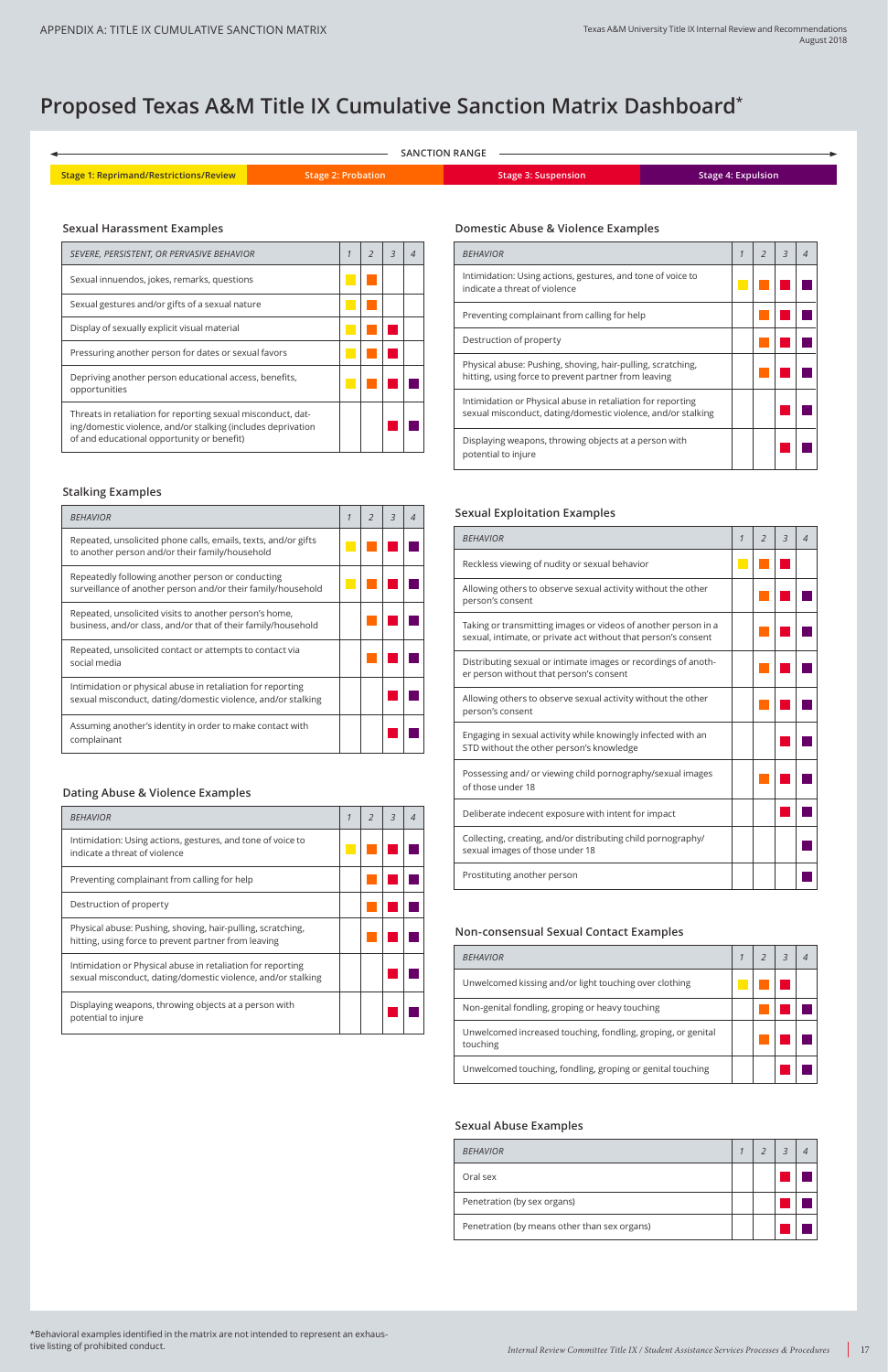# **Conduct Violation: Sexual Harassment RANGE: RANGE:**



### **EXAMPLES (Severe, persistent, or pervasive behaviors):**

- **Sexual innuendos, jokes, remarks, questions**
- **Sexual gestures and/or gifts of a sexual nature**
- **Display of sexually explicit visual material**
- **Pressuring another person for dates or sexual favors**
- **Depriving another person educational access, benefits, opportunities**
- **Threats in retaliation for reporting sexual misconduct, dating/domestic violence, and/or stalking (includes deprivation of and educational opportunity or benefit)**

### **DEFINITION FROM CONDUCT CODE**

A form of sex discrimination. Sexual harassment occurs when a person is the recipient of conduct of a sexual nature where:

- Submission to or toleration of such conduct is made either explicitly or implicitly a term or condition of an individual's education (including co-curricular activities) or employment;
- Submission to or rejection of such conduct by an individual is used as the basis for academic, co-curricular, or employment decisions affecting the individual's welfare; or
- Such conduct that has the purpose or effect of unreasonably interfering with an individual's welfare, academic or work performance, or creates an intimidating, hostile, offensive or demeaning education (including co-curricular activities) or work environment. Sexual harassment also includes sexual misconduct (non-consensual sexual intercourse and non-consensual sexual contact) and sexual exploitation.

| <b>SANCTION RANGE</b>                                                                                |                                                                                                                   |                            |                          |                                                                                                |  |  |
|------------------------------------------------------------------------------------------------------|-------------------------------------------------------------------------------------------------------------------|----------------------------|--------------------------|------------------------------------------------------------------------------------------------|--|--|
| <b>Stage 1: Reprimand/Restrictions/Review</b>                                                        | <b>Stage 2: Probation</b>                                                                                         | <b>Stage 3: Suspension</b> |                          | <b>Stage 4: Expulsion</b>                                                                      |  |  |
|                                                                                                      |                                                                                                                   |                            |                          |                                                                                                |  |  |
| Mitigating Factors:*                                                                                 | <b>Aggravating Factors:*</b>                                                                                      |                            |                          | <b>Compounding Factors:**</b>                                                                  |  |  |
| • The harm caused by the deprivation of access/<br>benefits/opportunities was minimal and temporary. | • The harm caused by the deprivation of access/ benefits/<br>opportunities was lengthy, extensive or irreparable. |                            |                          | • Prior history of misconduct (i.e., found in violation of<br>policy through formal process).  |  |  |
| . The behavior was committed in error, by mistake, or<br>was unintentional.                          | • The totality of the behavior was exceptionally severe,<br>persistent, or pervasive.                             |                            |                          | • The student's prior history of misconduct involved<br>the same or similar types of behavior. |  |  |
| . Prior instances where respondent's similar advances<br>were welcome.                               | • The harassment was threatening, intimidating, or<br>aggressive.                                                 |                            | • Cumulative violations. |                                                                                                |  |  |
| • Complainant impact statement and reduced sanction<br>request.                                      | • There is a current no-contact restriction between the<br>parties.                                               |                            |                          |                                                                                                |  |  |
|                                                                                                      | • A request for enhanced sanctions from the complainant.                                                          |                            |                          |                                                                                                |  |  |

\* Sources: The ATIXA Guide to Sanctioning Student Sexual Misconduct Violations (Feb 2018); Texas A&M University Internal Review Committee (July 2018)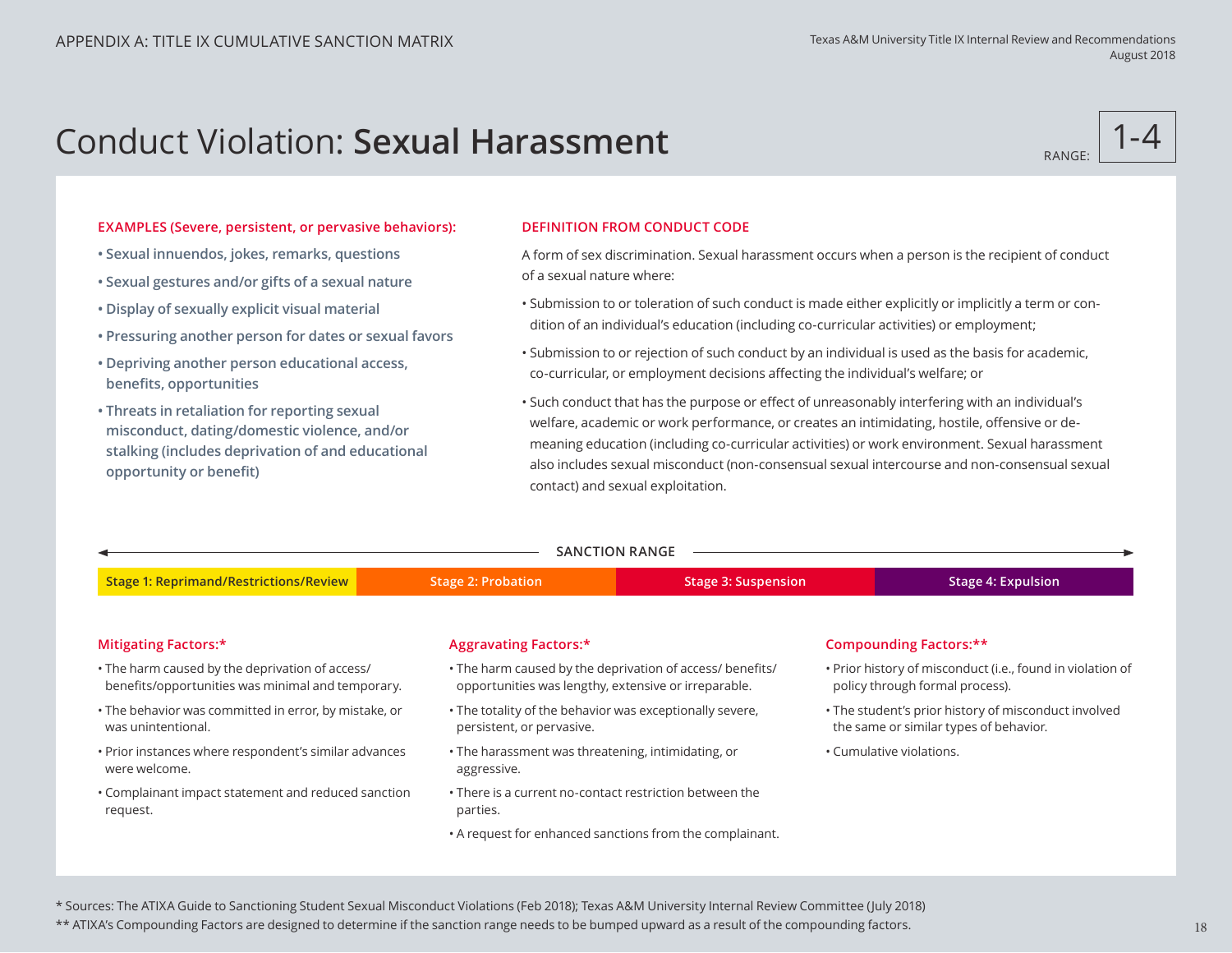Conduct Violation: **Stalking**

# RANGE: 1-4

- **Repeated, unsolicited phone calls, emails, texts, and/or gifts to another person and/or their family/household**
- **Repeatedly following another person or conducting surveillance of another person and/or their family/household**
- **Repeated, unsolicited visits to another person's home, business, and/or class, and/or that of their family/household**
- **Repeated, unsolicited contact or attempts to contact via social media**
- **Intimidation or physical abuse in retaliation for reporting sexual misconduct, dating/domestic violence, and/or stalking**
- **Assuming another's identity in order to make contact with complainant**

### **DEFINITION FROM CONDUCT CODE**

Any repeated conduct directed specifically at another person that would cause a reasonable person similarly situated (or a member of that person's family or household) to fear his/her safety. Such conduct includes, but is not limited to, following another person and acts that threaten or intimidate another person through fear of bodily injury or death of self or members of that person's family or household or an offense being committed against that person's property.

| <b>SANCTION RANGE</b>                                                                                     |                                                                                            |                                                                                                             |                                                                                               |                                                                                                |  |  |  |
|-----------------------------------------------------------------------------------------------------------|--------------------------------------------------------------------------------------------|-------------------------------------------------------------------------------------------------------------|-----------------------------------------------------------------------------------------------|------------------------------------------------------------------------------------------------|--|--|--|
| <b>Stage 1: Reprimand/Restrictions/Review</b>                                                             | <b>Stage 2: Probation</b>                                                                  | <b>Stage 3: Suspension</b>                                                                                  |                                                                                               | <b>Stage 4: Expulsion</b>                                                                      |  |  |  |
| <b>Mitigating Factors:*</b>                                                                               | <b>Aggravating Factors:*</b>                                                               |                                                                                                             |                                                                                               | <b>Compounding Factors:**</b>                                                                  |  |  |  |
| • The responding party exhibited articulable signs of<br>possessing below-average social skills and/or    | • A request for enhanced sanctions from the<br>complainant.                                |                                                                                                             | • Prior history of misconduct (i.e., found in violation<br>of policy through formal process). |                                                                                                |  |  |  |
| demonstrated inability to perceive and understand<br>normal social cues or conventions.                   |                                                                                            | • The responding party's refusal to stop the conduct<br>after being told that their behavior was unwelcome. |                                                                                               | • The student's prior history of misconduct involved<br>the same or similar types of behavior. |  |  |  |
| • Evidence that respondent may not have reasonably<br>known that their conduct was regarded as unwelcome. | • The responding party's behavior was excessive,<br>pervasive, aggressive, and/or violent. |                                                                                                             | • Cumulative violations.                                                                      |                                                                                                |  |  |  |
| • Complainant impact statement and reduced sanction<br>request.                                           |                                                                                            |                                                                                                             |                                                                                               |                                                                                                |  |  |  |

\* Sources: The ATIXA Guide to Sanctioning Student Sexual Misconduct Violations (Feb 2018); Texas A&M University Internal Review Committee (July 2018)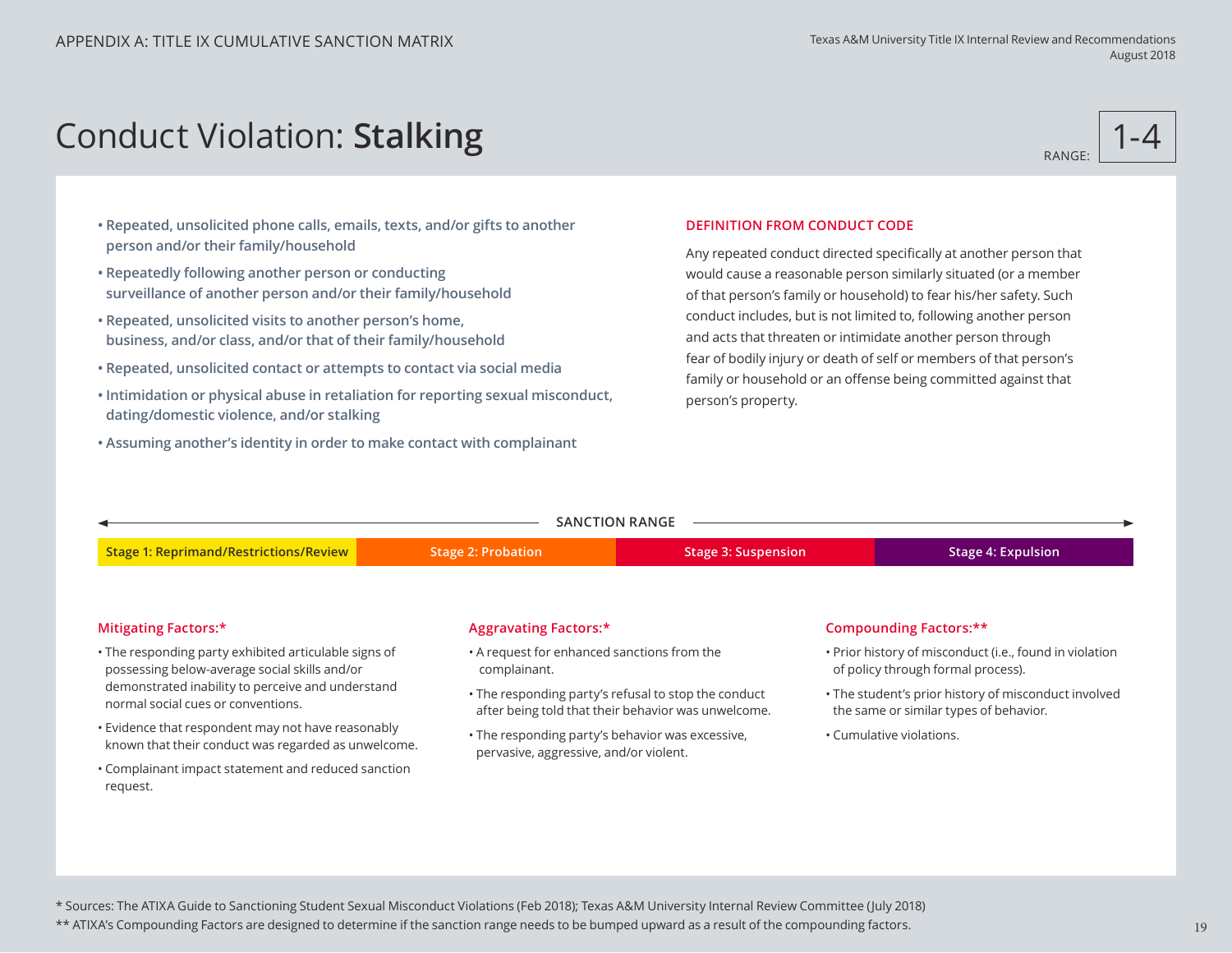# Conduct Violation: **Dating Abuse & Violence**



### **EXAMPLES**

- **Intimidation: Using actions, gestures, and tone of voice to indicate a threat of violence**
- **Preventing complainant from calling for help**
- **Destruction of property**
- **Physical abuse: Pushing, shoving, hair-pulling, scratching, hitting, using force to prevent partner from leaving**
- **Intimidation or physical abuse in retaliation for reporting sexual misconduct, dating/domestic violence, and/or stalking**
- **Displaying weapons, throwing objects at a person with potential to injure**

### **DEFINITION FROM CONDUCT CODE**

Any physical abuse or sexual misconduct, other than a defensive measure to protect oneself, committed by a person who is or has been in a social relationship of a romantic or intimate nature with the complainant.

| <b>SANCTION RANGE</b>                                                                         |                                                                                                               |                            |  |                                                                                                |  |  |
|-----------------------------------------------------------------------------------------------|---------------------------------------------------------------------------------------------------------------|----------------------------|--|------------------------------------------------------------------------------------------------|--|--|
| <b>Stage 1: Reprimand/Restrictions/Review</b>                                                 | <b>Stage 2: Probation</b>                                                                                     | <b>Stage 3: Suspension</b> |  | <b>Stage 4: Expulsion</b>                                                                      |  |  |
|                                                                                               |                                                                                                               |                            |  |                                                                                                |  |  |
| <b>Mitigating Factors:*</b>                                                                   | <b>Aggravating Factors:*</b>                                                                                  |                            |  | Compounding Factors:**                                                                         |  |  |
| • Defending ones self (in cross-claims, if<br>self-defense doesn't fully excuse the conduct). | . The violence or abuse was long-lasting, occurred multiple<br>times, and/or involved several types of abuse. |                            |  | • Prior history of misconduct (i.e., found in violation<br>of policy through formal process).  |  |  |
| • The harm caused by the violence or abuse was<br>minimal.                                    | • The harm caused by the violence or abuse was extensive<br>or irreparable.                                   |                            |  | . The student's prior history of misconduct involved<br>the same or similar types of behavior. |  |  |
| . Low potential that behavior will occur again.                                               | • Cumulative violations.<br>• The violence or abuse resulted in the complainant                               |                            |  |                                                                                                |  |  |
| • Complainant impact statement and reduced                                                    | needing medical attention.                                                                                    |                            |  |                                                                                                |  |  |
| sanction request.                                                                             | . The violence or abuse was particularly egregious.                                                           |                            |  |                                                                                                |  |  |
|                                                                                               | . High potential for the behavior to occur again (the<br>relationship may be ongoing or not fully severed).   |                            |  |                                                                                                |  |  |
|                                                                                               | • A request for enhanced sanctions from the complainant.                                                      |                            |  |                                                                                                |  |  |
|                                                                                               |                                                                                                               |                            |  |                                                                                                |  |  |

\* Sources: The ATIXA Guide to Sanctioning Student Sexual Misconduct Violations (Feb 2018); Texas A&M University Internal Review Committee (July 2018)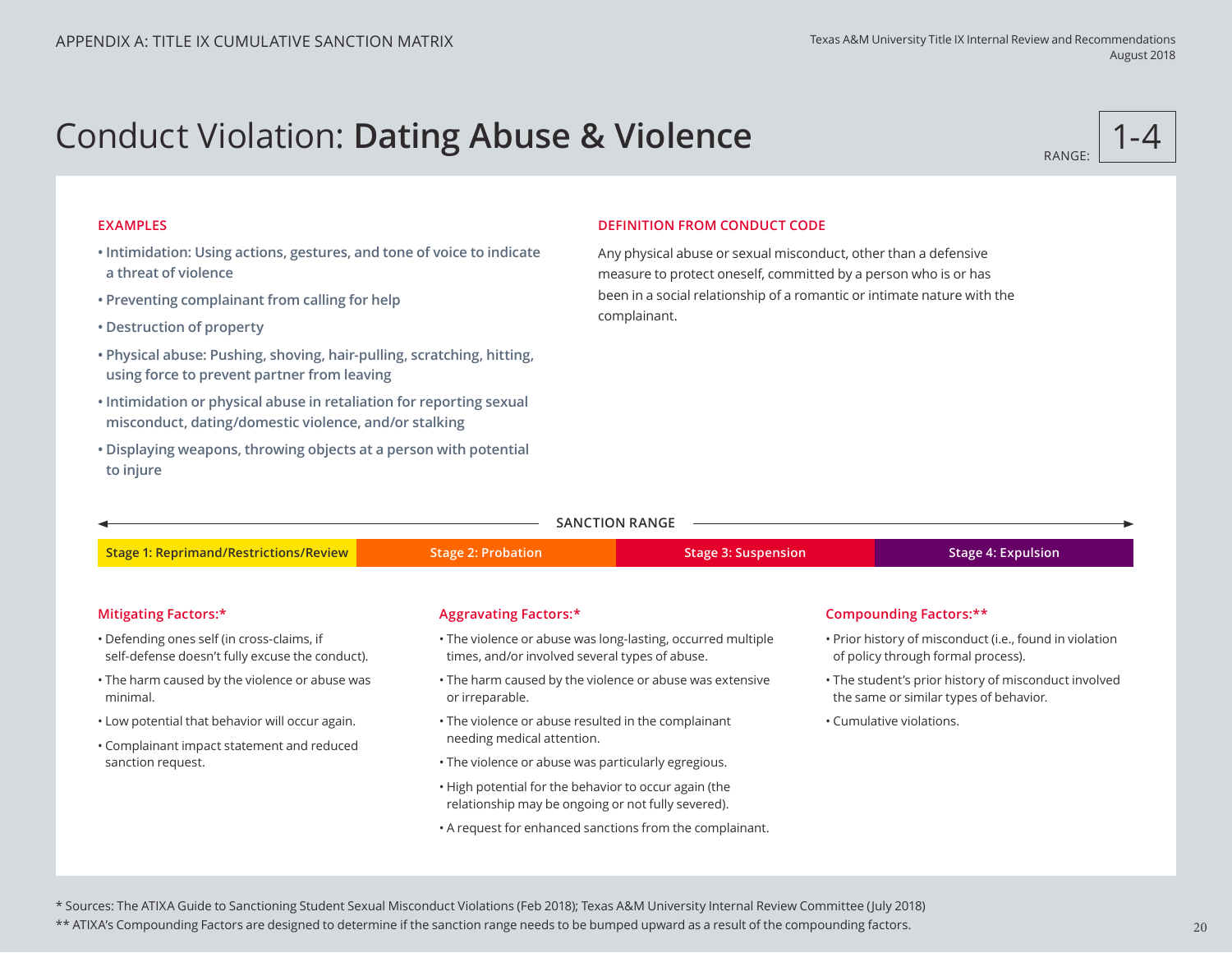# Conduct Violation: **Domestic Abuse & Violence**



### **EXAMPLES**

- **Intimidation: Using actions, gestures, and tone of voice to indicate a threat of violence**
- **Preventing complainant from calling for help**
- **Destruction of property**
- **Physical abuse: Pushing, shoving, hair-pulling, scratching, hitting, using force to prevent partner from leaving**
- **Intimidation or Physical abuse in retaliation for reporting sexual misconduct, dating/domestic violence, and/or stalking**
- **Displaying weapons, throwing objects at a person with potential to injure**

### **DEFINITION FROM CONDUCT CODE**

Any physical abuse or sexual misconduct, other than a defensive measure to protect oneself, committed by a person who is or has been a current or former spouse of the complainant, person with whom the complainant shares a child in common, person who is cohabitating with or has cohabitated with the complainant as a spouse, a person similarly situated to a spouse of the complainant, or any other person against an adult or youth complainant who is a part of that person's household.

| <b>SANCTION RANGE</b>                                                                         |                                                                                                             |                                                             |                          |                                                                                                |  |  |
|-----------------------------------------------------------------------------------------------|-------------------------------------------------------------------------------------------------------------|-------------------------------------------------------------|--------------------------|------------------------------------------------------------------------------------------------|--|--|
| <b>Stage 1: Reprimand/Restrictions/Review</b>                                                 | <b>Stage 2: Probation</b>                                                                                   | <b>Stage 3: Suspension</b>                                  |                          | <b>Stage 4: Expulsion</b>                                                                      |  |  |
|                                                                                               |                                                                                                             |                                                             |                          |                                                                                                |  |  |
| Mitigating Factors:*                                                                          | <b>Aggravating Factors:*</b>                                                                                |                                                             |                          | <b>Compounding Factors:**</b>                                                                  |  |  |
| • Defending ones self (in cross-claims, if self-defense<br>doesn't fully excuse the conduct). | times, and/or involved several types of abuse.                                                              | . The violence or abuse was long-lasting, occurred multiple |                          | . Prior history of misconduct (i.e., found in violation<br>of policy through formal process).  |  |  |
| • The harm caused by the violence or abuse was<br>minimal.                                    | or irreparable.                                                                                             | • The harm caused by the violence or abuse was extensive    |                          | . The student's prior history of misconduct involved<br>the same or similar types of behavior. |  |  |
| • Low potential that behavior will occur again.                                               | • The violence or abuse resulted in the complainant need-                                                   |                                                             | • Cumulative violations. |                                                                                                |  |  |
| • Complainant impact statement and reduced                                                    | ing medical attention.                                                                                      |                                                             |                          |                                                                                                |  |  |
| sanction request.                                                                             | . The violence or abuse was particularly egregious.                                                         |                                                             |                          |                                                                                                |  |  |
|                                                                                               | . High potential for the behavior to occur again (the<br>relationship may be ongoing or not fully severed). |                                                             |                          |                                                                                                |  |  |
|                                                                                               | • A request for enhanced sanctions from the complainant.                                                    |                                                             |                          |                                                                                                |  |  |
|                                                                                               |                                                                                                             |                                                             |                          |                                                                                                |  |  |

\* Sources: The ATIXA Guide to Sanctioning Student Sexual Misconduct Violations (Feb 2018); Texas A&M University Internal Review Committee (July 2018)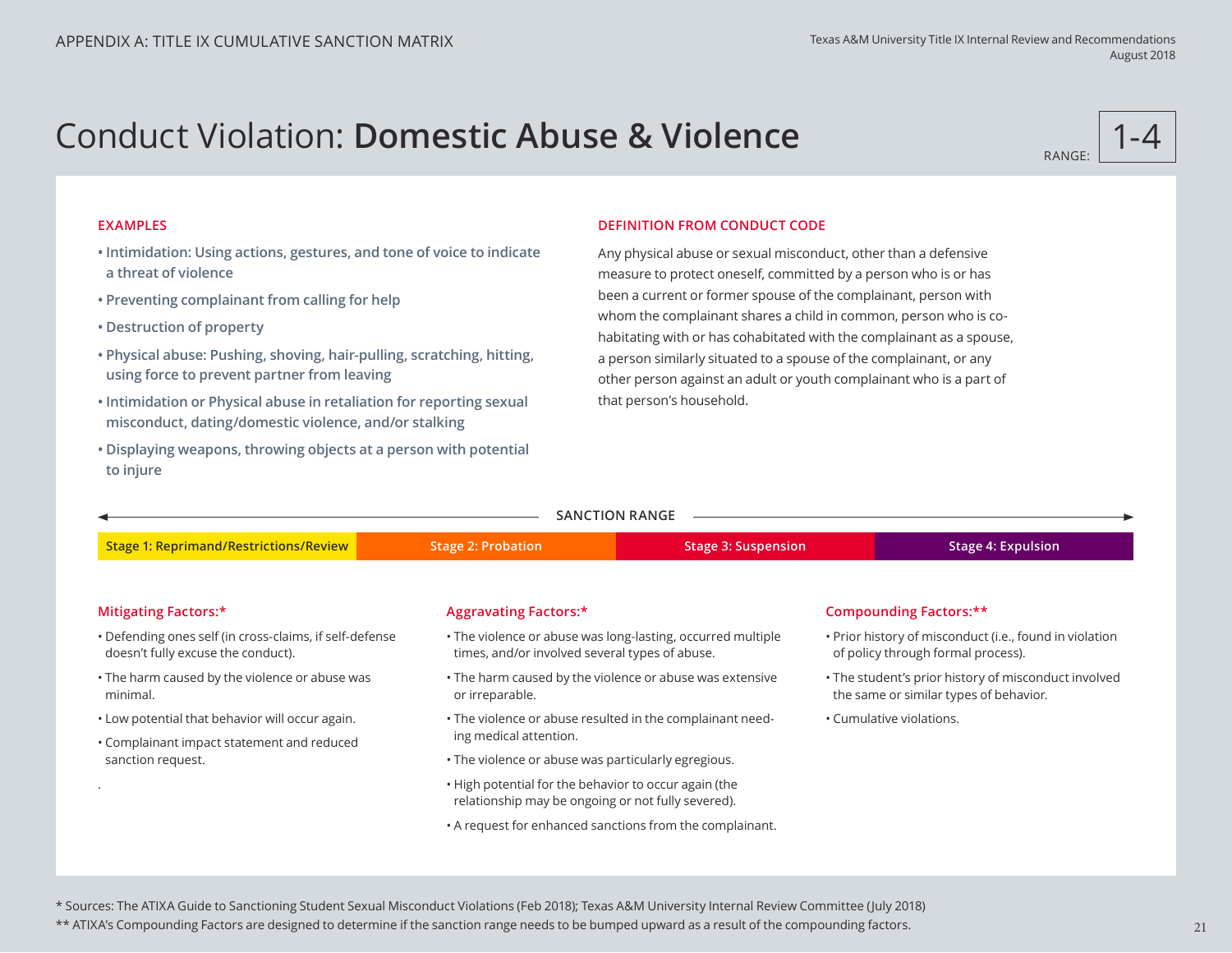# Conduct Violation: **Sexual Exploitation**

RANGE: 1-4

### **EXAMPLES**

- **Reckless viewing of nudity or sexual behavior**
- **Allowing others to observe sexual activity without the other person's consent**
- **Taking or transmitting images or videos of another person in a sexual, intimate, or private act without that person's consent**
- **Distributing sexual or intimate images or recordings of another person without that person's consent**
- **Allowing others to observe sexual activity without the other person's consent**
- **Engaging in sexual activity while knowingly infected with an STD without the other person's knowledge**
- **Collecting, creating, distributing and/or viewing child pornography/sexual images of those under 18**
- **Prostituting another person**
- **Possessing and/ or viewing child pornography/ sexual images of those under 18**
- **Deliberate indecent exposure with intent for impact**

## **DEFINITION FROM CONDUCT CODE**

Taking non-consensual or abusive sexual advantage of another for one's own advantage or benefit, or to the benefit or advantage of anyone other than the one being exploited.

|                                                                                                                                                                 |                                                                                                                                                                               | <b>SANCTION RANGE</b>                                                                      |                           |  |
|-----------------------------------------------------------------------------------------------------------------------------------------------------------------|-------------------------------------------------------------------------------------------------------------------------------------------------------------------------------|--------------------------------------------------------------------------------------------|---------------------------|--|
| <b>Stage 1: Reprimand/Restrictions/Review</b>                                                                                                                   | <b>Stage 2: Probation</b>                                                                                                                                                     | <b>Stage 3: Suspension</b>                                                                 | <b>Stage 4: Expulsion</b> |  |
| Mitigating Factors:*                                                                                                                                            | <b>Aggravating Factors:*</b>                                                                                                                                                  |                                                                                            | Compounding Factors:**    |  |
| • Prior instances where the photography<br>or recording was consensual between<br>the parties thereby creating ambiguity<br>of consent in the current instance. | • Prior history of misconduct<br>(i.e., found in violation of policy<br>through formal process).<br>• The student's prior history of                                          |                                                                                            |                           |  |
| • The transmittal was accidental.<br>• Complainant impact statement and                                                                                         | • The non-consensual dissemination of the private/intimate/sexual acts was premeditated,<br>extensive, pervasive, and/or exposed the complainant to a large number of people. |                                                                                            |                           |  |
| reduced sanction request.                                                                                                                                       | . The complainant's identity was clear or easily discernible to viewers.                                                                                                      | • The complainant experienced a substantial amount of harm, embarrassment, or humiliation. | • Cumulative violations.  |  |
| . Status as a minor.                                                                                                                                            | • The responding party's disclosure of private/intimate/sexual material was vengeful, mali-<br>cious, or retaliatory.                                                         |                                                                                            |                           |  |

- The behavior (e.g., voyeurism, non-consensual dissemination, etc.) occurred multiple times.
- A request for enhanced sanctions from the complainant.

\* Sources: The ATIXA Guide to Sanctioning Student Sexual Misconduct Violations (Feb 2018); Texas A&M University Internal Review Committee (July 2018)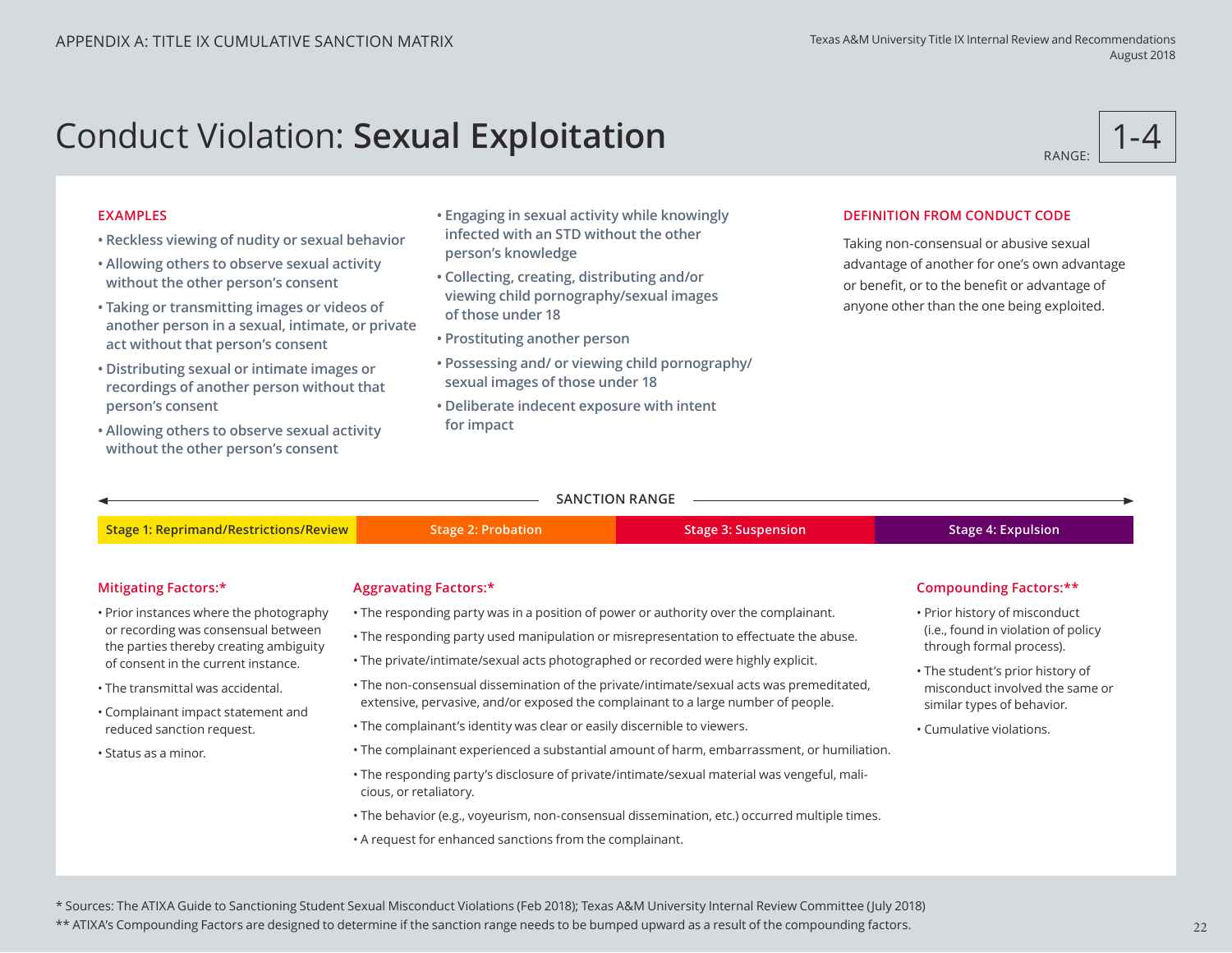# Conduct Violation: **Non-Consensual Sexual Contact**



### **EXAMPLES**

- **Unwelcomed kissing and/or light touching over clothing**
- **Non-genital fondling, groping or heavy touching**
- **Unwelcomed increased touching, fondling, groping, or genital touching**
- **Unwelcomed touching, fondling, groping or genital touching**

### **DEFINITION FROM CONDUCT CODE**

Attempting or making sexual contact, including but not limited to inappropriate touching or fondling, without the person's consent (see "consent" in definitions), or in circumstances where the person is physically, mentally or legally unable to give consent.

|  |  |  | SANCTION RANGE |  |  |  |
|--|--|--|----------------|--|--|--|
|  |  |  |                |  |  |  |

**Stage 1: Reprimand/Restrictions/Review Stage 2: Probation Stage 3: Suspension Stage 4: Expulsion**

### **Mitigating Factors:\***

- Consent was ambiguous.
- Prior instances where the responding party's sexual contact was welcome.
- The sexual contact was (relatively) minimally invasive, such as a grazing touch rather than a prolonged squeeze, or the contact was over the clothes rather than under.
- The sexual contact was relatively brief.
- Complainant impact statement and reduced sanction request.

### **Aggravating Factors:\***

- A request for enhanced sanctions from the complainant.
- The sexual contact was comparatively more invasive, such as a responding party reaching under the complainant's clothes or engaging in more vigorous or aggressive fondling rather than merely touching.
- The sexual contact was extensive.
- The sexual contact was aggressive or violent.
- The responding party engaged in the sexual contact—or continued to engage in the sexual contact—after the reporting party communicated, verbally and/or nonverbally, that it was unwelcome.
- An ongoing hostile environment persists.
- The responding party was in a position of power over the complainant.

### **Compounding Factors:\*\***

- Prior history of misconduct (i.e., found in violation of policy through formal process).
- The student's prior history of misconduct involved the same or similar types of behavior.
- Cumulative violations.

\* Sources: The ATIXA Guide to Sanctioning Student Sexual Misconduct Violations (Feb 2018); Texas A&M University Internal Review Committee (July 2018)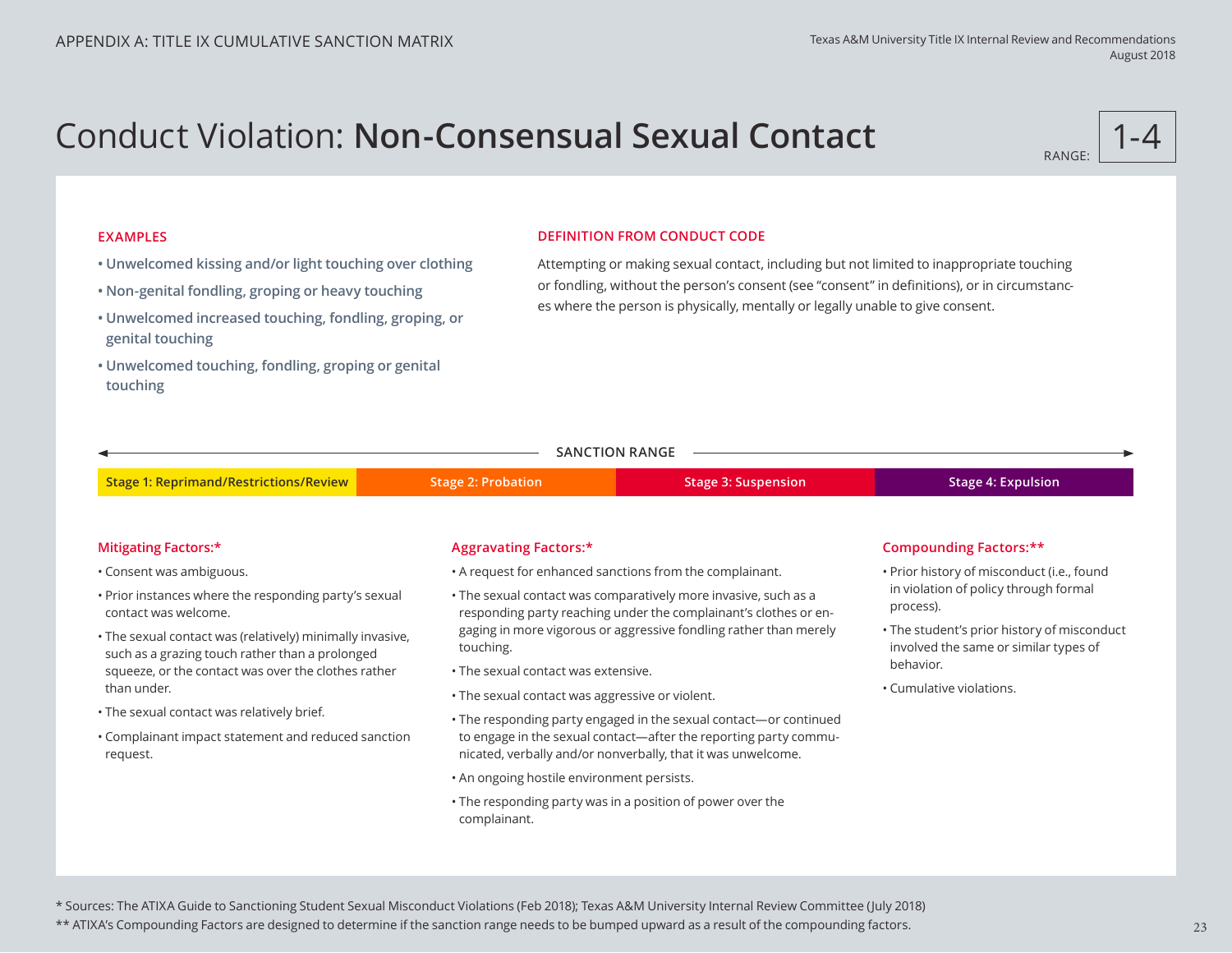# Conduct Violation: **Sexual Abuse**



### **EXAMPLES**

- **Oral sex**
- **Penetration (by sex organs)**
- **Penetration (by means other than sex organs)**
- **Incidents with predation are automatic expulsion**

### **DEFINITION FROM CONDUCT CODE**

The oral, anal, or vaginal penetration by a sexual organ of another, use of another's sexual organ for oral, anal, or vaginal penetration, or anal/vaginal penetration by any means against the victim's will or without his/her consent (see "consent" in definitions). An individual who is mentally incapacitated, unconscious, or unaware that the sexual abuse is occurring is considered unable to give consent. The type of force employed may involve physical force, coercion, intentional impairment of an individual's ability to appraise the situation through the administering of any substance, or threat of harm to the victim.

### **SANCTION RANGE**

### **Stage 3: Suspension Stage 4: Expulsion**

### **Mitigating Factors:\***

• Consent was ambiguous.

- The responding party's behavior, though non-con- sensual, did not exhibit a deliberate disregard for the dignity and autonomy of the complainant, but instead appeared to be an error in judgment, possibly affected by drug or alcohol use.
- The responding party's behavior was not malicious.
- Complainant impact statement and reduced sanction request.

### **Aggravating Factors:\***

- A request for enhanced sanctions by the complainant.
- The responding party's use of force or physical violence in the perpetration of the non-consensual sexual intercourse.
- The responding party's use of a weapon or restraints.
- The responding party threatened bodily injury or intimidated the reporting party.
- The use of drugs or alcohol to intentionally incapacitate the complainant.
- The responding party's brazen refusal to desist the conduct after consent had been clearly revoked.
- The responding party's behavior was predatory.
- The responding party knew they had an STD at the time of the intercourse and did not disclose it.
- "Stealthing" (removing a condom during sex without the reporting party's consent).
- An ongoing hostile environment persists.
- The responding party was in a position of power or authority over the complainant.

### **Compounding Factors:\*\***

- Prior history of misconduct (i.e., found in violation of policy through formal process).
- The student's prior history of misconduct involved the same or similar types of behavior.
- Cumulative violations.

\* Sources: The ATIXA Guide to Sanctioning Student Sexual Misconduct Violations (Feb 2018); Texas A&M University Internal Review Committee (July 2018)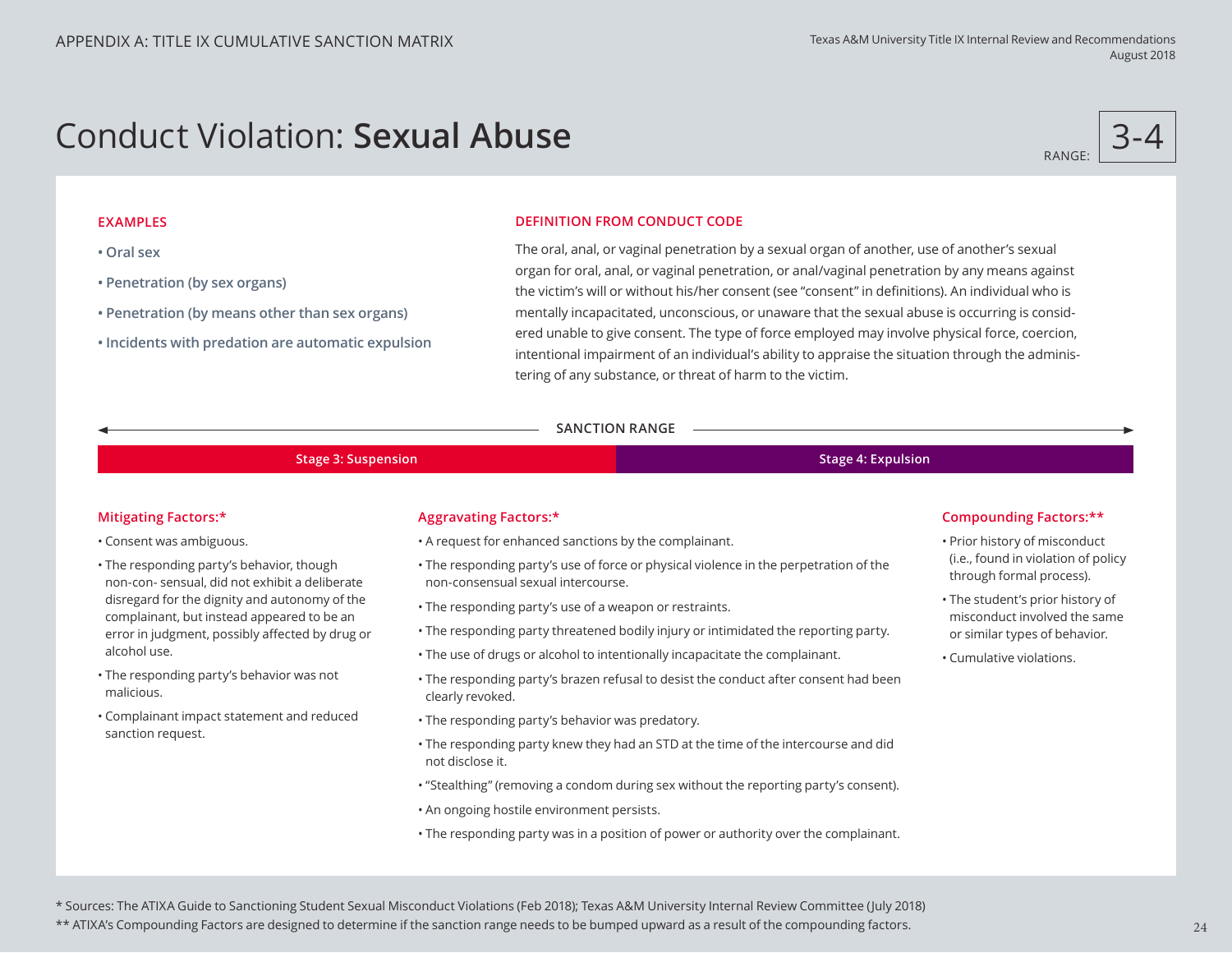# **Title IX Cumulative Sanctions Defined**

| <b>SANCTION RANGE</b>                                                                                                                                                                                                                                                                                                                                                                                                 |                           |                                                                                                                                                                                                                                                                                                                                                                                                                                                                                                      |                           |  |  |  |
|-----------------------------------------------------------------------------------------------------------------------------------------------------------------------------------------------------------------------------------------------------------------------------------------------------------------------------------------------------------------------------------------------------------------------|---------------------------|------------------------------------------------------------------------------------------------------------------------------------------------------------------------------------------------------------------------------------------------------------------------------------------------------------------------------------------------------------------------------------------------------------------------------------------------------------------------------------------------------|---------------------------|--|--|--|
| <b>Stage 1: Reprimand/Restrictions/Review</b>                                                                                                                                                                                                                                                                                                                                                                         | <b>Stage 2: Probation</b> | <b>Stage 3: Suspension</b>                                                                                                                                                                                                                                                                                                                                                                                                                                                                           | <b>Stage 4: Expulsion</b> |  |  |  |
| Restrictions: The withdrawal of specified privileges for a definite period of time,<br>but without the additional stipulation contained in the imposition of a sanction<br>which results in a student being not in good standing. The restrictions involved<br>will be clearly defined.<br>Restitution: A payment for financial injury to an innocent party in cases involv-                                          |                           | Conduct Probation: An official warning that the student's conduct is in viola-<br>tion of Texas A&M University Student Rules, but is not sufficiently serious to<br>warrant expulsion or suspension. A student on conduct probation is deemed<br>"not in good standing" with the University. If there is a finding of responsibility<br>for subsequent violations of the student rules during this period of time, more<br>severe sanctions may be administered.                                     |                           |  |  |  |
| ing theft, destruction of property or deception. The assessed costs to be paid<br>may be in addition to receipt of any of the above sanctions.                                                                                                                                                                                                                                                                        |                           | Letter of Enrollment Block: A letter stating that the student may not reenter                                                                                                                                                                                                                                                                                                                                                                                                                        |                           |  |  |  |
| Community/University Service: A student may be offered an opportunity to<br>complete a specified number of hours of Community/University Service. The<br>type of Community/University Service must be approved by the Student Con-                                                                                                                                                                                    |                           | Texas A&M University without prior approval through the Offices of the Dean<br>of Student Life or the Vice President for Student Affairs if enrollment has been<br>blocked for a previous student conduct problem or for medical reasons.                                                                                                                                                                                                                                                            |                           |  |  |  |
| duct Administrator.<br>Educational Requirements: A provision to complete a specific educational<br>requirement. Such educational requirements may include, but are not limited<br>to, completion of an alcohol education workshop, a diversity awareness work-<br>shop, essays, reports, reflective writing assignments, etc.                                                                                         |                           | Suspension: Separation of the student from the University for a definite period<br>of time. The student is not guaranteed readmission at the end of such period of<br>time, but is guaranteed a review of the case and a decision regarding eligibility<br>for readmission. The suspension takes effect when the appeal for the offense<br>is exhausted, waived or time limit has passed. Suspensions may be implement-<br>ed in one of two ways: immediate implementation of suspension or deferred |                           |  |  |  |
| Letter of Reprimand: A letter that makes a matter of record any incident that<br>reflects unfavorably on the student or the University.                                                                                                                                                                                                                                                                               |                           | implementation of suspension. The sanction of suspension may be placed in<br>deferred status. If the student is found in violation of any University rule during                                                                                                                                                                                                                                                                                                                                     |                           |  |  |  |
| Conduct Review: An official warning that the student's conduct is in violation of<br>Texas A&M University Student Rules, but is not sufficiently serious to warrant<br>expulsion, suspension, or conduct probation. A student on conduct review shall<br>have their conduct under review for a specified period of time. This sanction                                                                                |                           | the time of deferred suspension, the suspension takes effect immediately with-<br>out further review. Additional student conduct sanctions appropriate to the<br>new violation also may be applied. A student who has been issued a deferred<br>suspension sanction is deemed "not in good standing" with the University.                                                                                                                                                                            |                           |  |  |  |
| may require regular meetings with an appropriate official to ascertain and eval-<br>uate compliance with student rules. Additional restrictions or conditions also<br>may be imposed, depending on the nature and seriousness of the misconduct.<br>Students placed on this sanction remain in good standing with the University.<br>If there is a finding of responsibility for subsequent violations of the Student |                           | Expulsion: Separation of the student from the University whereby the student<br>is not eligible for readmission to this University.                                                                                                                                                                                                                                                                                                                                                                  |                           |  |  |  |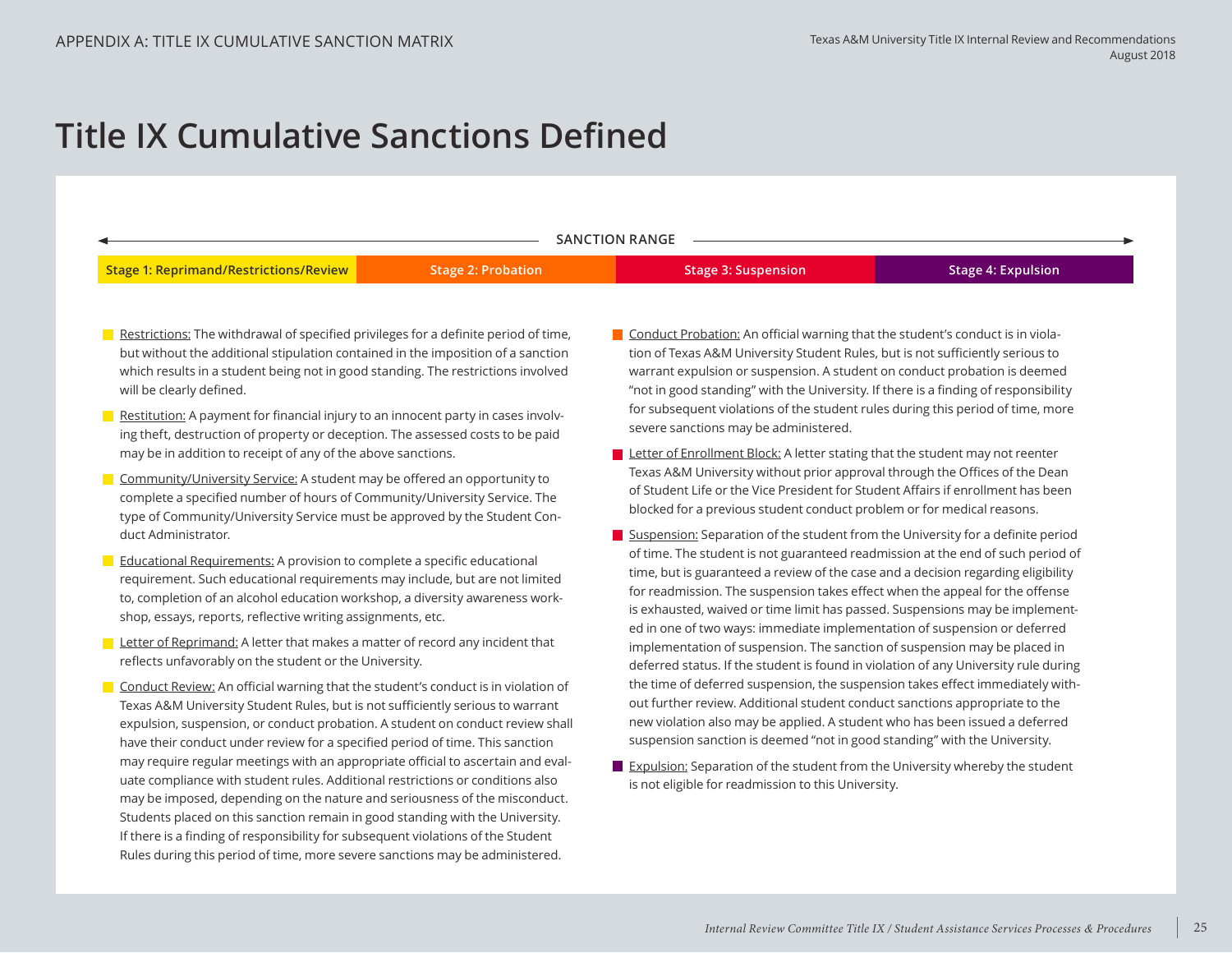# **Sanctioning Considerations**

#### **Sanctioning Considerations**

When a Student Conduct Administrator is determining the most appropriate sanction or combination of sanctions for a student, these factors are considered:

- The nature of the violation How serious is the violation? Who was harmed? What were the outcomes?
- Prior violations/previous disciplinary history Does the student have other violations and sanctions on record? Please remember this is used only in the sanctioning phase, not in finding of responsibility.
- Mitigating/Aggravating circumstances surrounding the incident What were the special circumstances surrounding the situation? To mitigate = reasons the sanction should be lessened. To aggravate = reasons the sanction should be more severe.
- Motivation for the behavior Why did the student engage in the behavior? Was there evidence of malicious intent?
- Developmental and educational impact for individual and community What message does this send to the community and the student? What can the sanction teach a student? How can the sanction help a student develop as a community member and individual? What does the complainant think is an appropriate sanction?
- Eligible to be in Good Standing Should the student be allowed to represent the University in an official capacity (good standing requirement)?

Specific factors surrounding each case are unique and the facts/ findings may yield different results. These factors, if present, may increase the severity of the sanctions. Additional sanctioning factors may include:

- Use of force
- Use of weapons
- Incapacitation
- Threats to the community
- Coercion
- Manipulations
- Persistent violations
- Penetration

### **Violence & Sexual Abuse**

Students found responsible for committing acts of sex-based violence and/or non-consensual sexual penetration of another person will be subject to a minimum sanction of a one-year suspension, in the absence of significant mitigating factors. Students found responsible for these acts who have demonstrated predatory behaviors for the purpose of carrying out these acts shall be subject to a minimum sanction of permanent expulsion.

Students found responsible for committing acts of sex-based violence and/or non-consensual sexual penetration of another person who are allowed to return to a member university after a suspension of one year or more will be ineligible to hold an office in any student organization (including student government), ineligible to represent the university in any way (including intercollegiate athletics or other competitions, both on and off campus), and ineligible to receive a university-administered scholarship.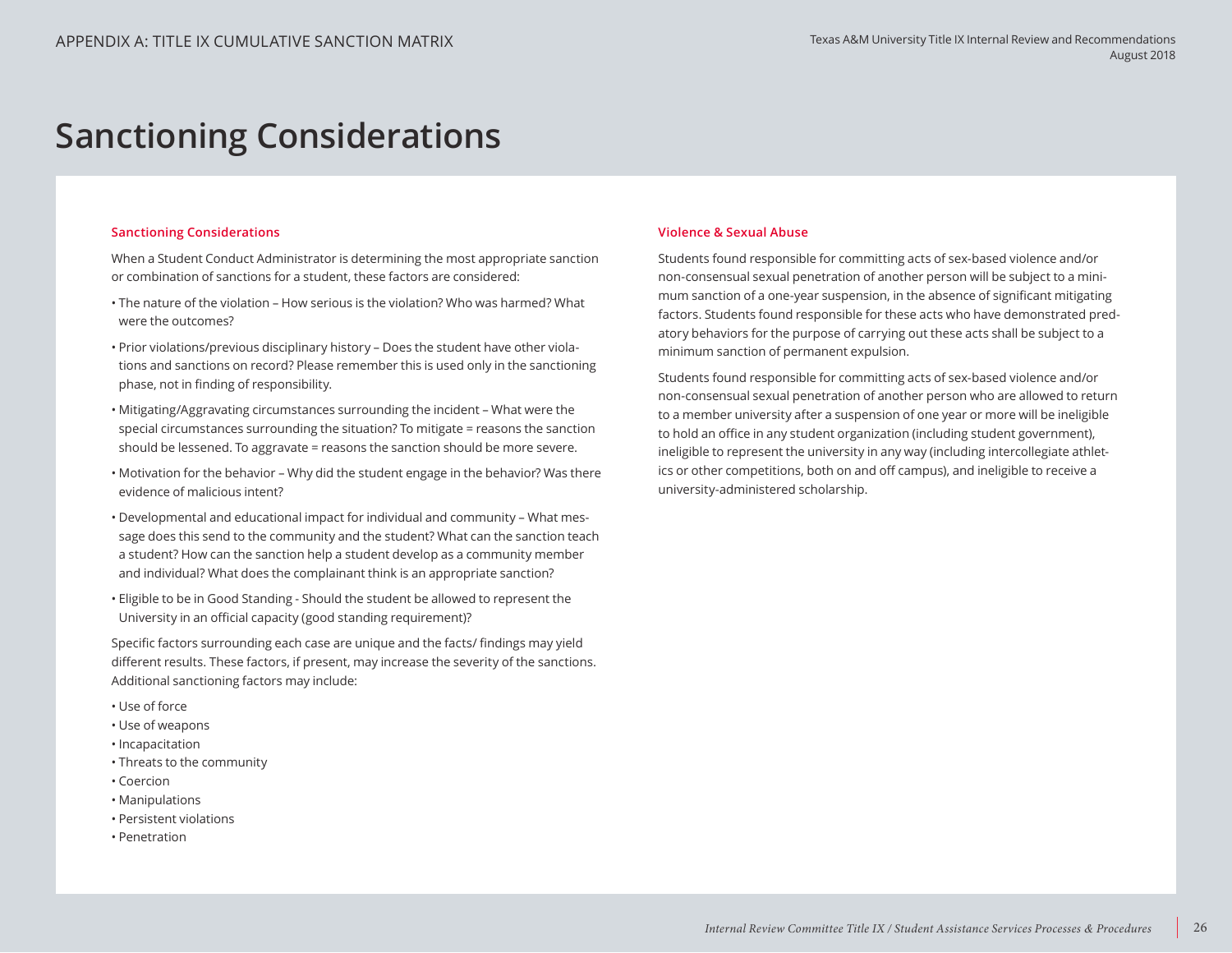# **Title IX Interim Conduct Probation: Representation and/or Participation RANGE: RANGE: RANGE: RANGE: RANGE: RANGE:**

2-4

### **Proposed Student Rule Change**

#### **27.5 Interim Conduct Probation**

A student may not be placed on conduct probation prior to a student conduct proceeding except when the Dean of Student Life (or designee) believes that interim conduct probation should be instituted.

Interim conduct probation may be imposed (1) when a determination is made to implement a transcript hold under TAMUS Policy 11.99.02 and/or (2) in instances when the student's participation or representation would threaten or negatively impact other students who are participating and/or representing an organization/university. A student conduct proceeding will be scheduled as soon thereafter as practicable.

**27.5.1** During the interim conduct probation, a student is deemed "not in good standing" (see Student Rule 27.1.2) and "additional restrictions or conditions also may be imposed, depending on the nature and seriousness of the misconduct."

**27.5.2** The interim conduct probation does not replace the regular process, which shall proceed on the normal schedule, up to and through a student conduct conference, if required. However, the student will be notified in writing of the specifics associated with this action and the reasons for the interim conduct probation. The notice will include the time, date, and place of a subsequent conference at which the student may show cause as to why TA-MUS Policy 11.99.02 should not have been invoked and/or his/her continued participation and/or representation does not constitute a negative impact or threat (and at which s/he may contest whether a campus rule was violated).

**Conduct Probation:** An official warning that the student's conduct is in violation of Texas A&M University Student Rules, not is not sufficiently serious to warrant expulsion or suspension. A student on conduct probation is deemed "not in good standing" (Student Rule 27) with the University. If there is a finding of responsibility for subsequent violations of the student rules during this period of time, more severe sanctions may be administered.

### **Not in good standing:**

A student who is not in good standing is subject to the following restrictions:

- Ineligibility to hold an office in any student organization recognized by the University or to hold any elected or appointed office of the University.
- Ineligibility to represent the University in any way, including representing the University at any official function, intercollegiate athletics or any forms of intercollegiate competition or representation. This includes events taking place both on and off of the University campus.
- Ineligibility to receive a University administered scholarship when the length of the period of not in good standing is greater than one semester. Some scholarships adhere to more strict guidelines, and, therefore, ineligibility may result from a lesser length of not in good standing. This sanction implies a serious offense and must be uniformly applied by the office administering the scholarship upon notification by the University Conduct Administrator.
- Additional restrictions or conditions also may be imposed, depending on the nature and seriousness of the misconduct.

### **Proposed Definitions**

**Participation:** Engagement in any activity associated with the student organization, campus activity, and/or university sponsored organization (Corps, college, athletics, club sports, etc.).

**Representation:** Assuming an elected/appointed leadership, performing, and/or competitive role in a student organization, campus activity, and/or university sponsored organization (Corps, college, athletics, club sports, etc.).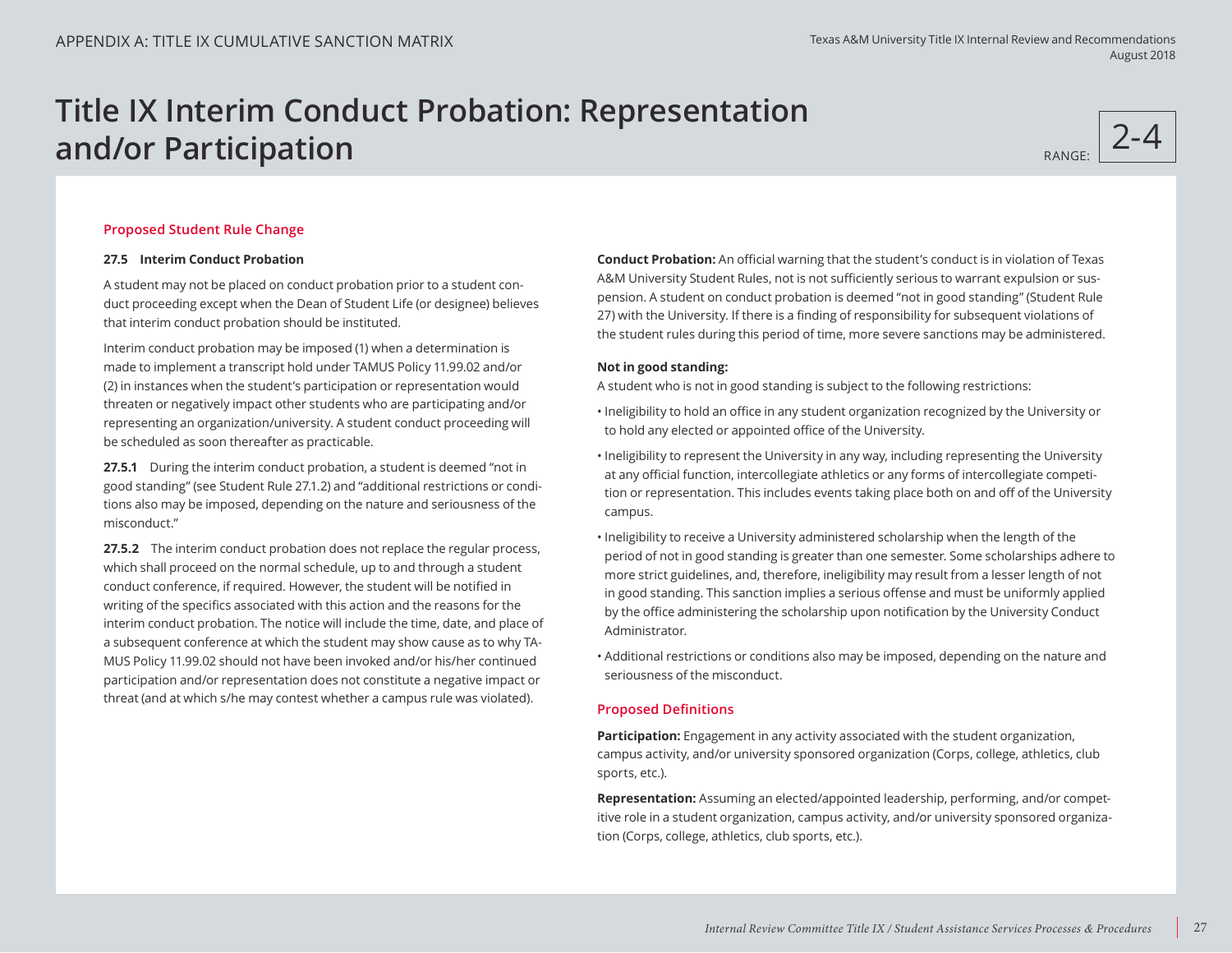# **Title IX Transcript Notation Charge/Final Disposition** 3-4

RANGE:

### **11.99.02 Conduct Requirements for Admissions Applications and Transcripts**

1. Responsibilities of Member Academic Institutions

#### 1.2 Transcript Notations

Each CEO of the academic institution will adopt a standard transcript notation process for students who are suspended, dismissed or expelled.

1.2.1 The notation must include:

(a) The nature of the separation (e.g., suspension, dismissal or expulsion);

(b) The type of infraction (e.g., academic or conduct);

(c) The department responsible for issuing the student separation from the institution

(e.g., Office of Student Conduct); and

(d) The effective dates of separation from the academic institution, if applicable.

1.2.2 Transcripts of students with pending conduct investigations that could result in suspension, dismissal or expulsion may be held until the conduct process is complete.

1.2.3 Each academic institution must adopt a standard process for the evaluation and decision on what conduct charges will result in a student's transcript being held pending a conduct investigation.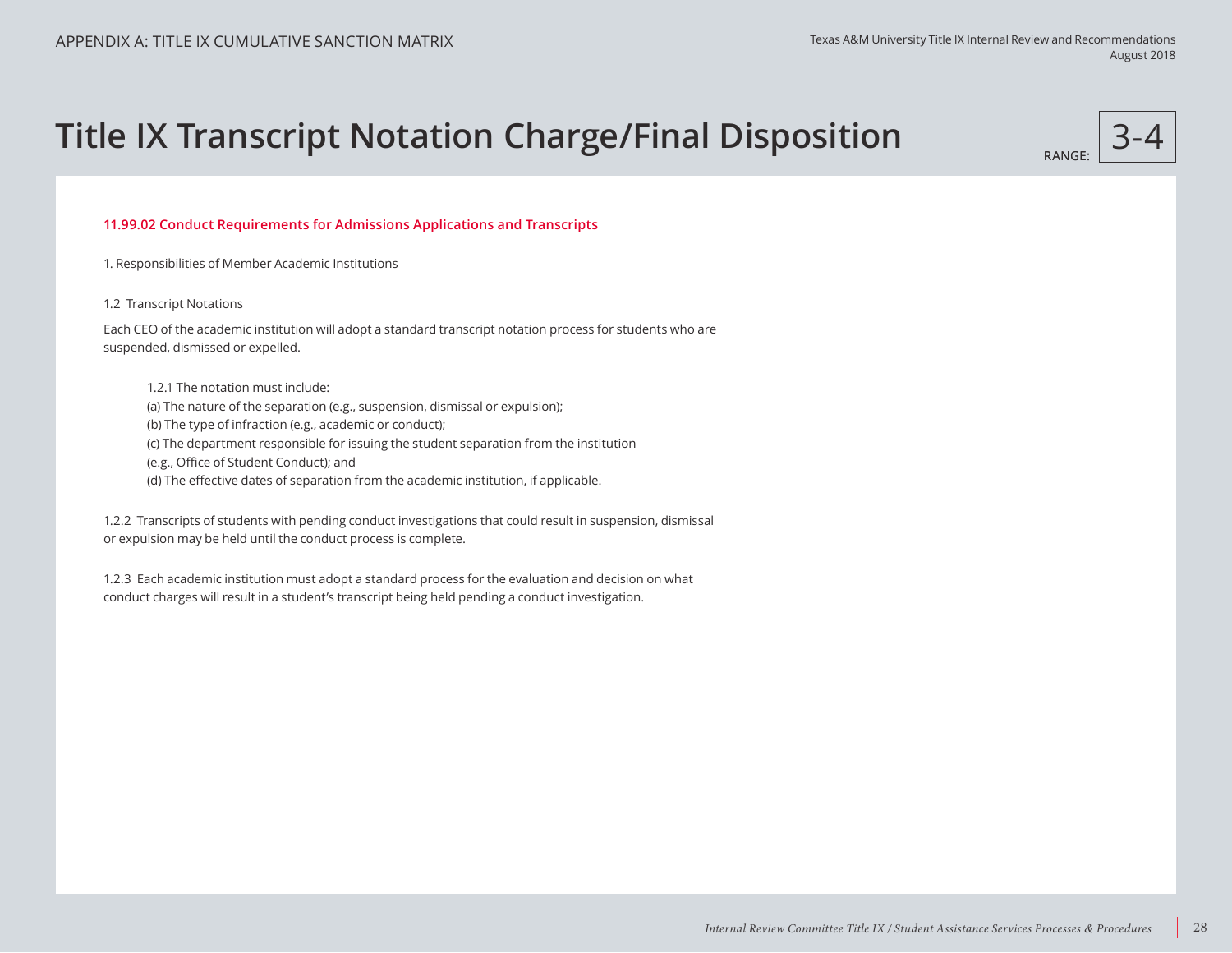

# **Appendix B: Literature Reviewed**

- "Investigation" email from Intake
- "Student Assistance Services Follow up" email from Intake Advocacy Group statement packet (2018, June).
- "How a Student Used Title IX to Force Her College to Change Its Response to Cases of Sexual Assault." (2018, June 26). Chronicle of Higher Education.
- Impact of the September 22, 2017 "Dear Colleague Letter"
- "Report on the AAU Campus Climate Survey on Sexual Assault and Sexual Misconduct." (2015, September 21). Westat.
- Dear Colleague Letter (2011, April 4).
- Dear Colleague Letter (2013, June 25).
- Interview with Cynthia Hernandez, Associate Vice President and Title IX Deputy, regarding actions taken by the Division of Student Affairs since April 2011 (release of 2011 Dear Colleague Letter)
- System Policy 08.01.01
- Texas Senate Bill 968 & 969 (https://capitol.texas.gov/billlookup/Text.aspx?LegSess=85R&Bill=SB968)
- (https://capitol.texas.gov/billlookup/Text.aspx?LegSess=85R&Bill=SB969) Report: Observations and Recommendations" (2016, January). Texas A&M.
- "Haven-Understanding Sexual Assault Impact Report." (2016-17). Texas A&M and Everfi. Title IX of the Education Amendments of 1972.
- "Toward a Culture of Respect: The Problem of Sexual Misconduct at Amherst College." (2013, January). Report of the Special Oversight Committee on Sexual Misconduct. Amherst College.
- Violence Against Women Act (VAWA). VAWA Reauthorization Act of 2013.

### Other References

- American College Health Association (2017). Addressing sexual and relationship violence: A trauma-informed approach.
- The Chronicle of Higher Education (2018, July 17). Title IX: Tracking sexual assault investigations. Retrieved from https://projects.chronicle.com/titleix/
- Demers, J. M., Roberts, A. P., Bennett, S., & Banyard, V. L. (2017). Victim motivations for disclosing unwanted sexual experiences and partner abuse. Affilia, 32(3), 327-343.
- Dworkin, E. R., Newton, E., & Allen, N. E. (2018). Seeing roses in the thorn bush: Sexual assault survivors' perceptions of social reactions. Psychology of Violence, 8(1), 100.
- Krebs, C., Lindquist, C., Berzofsky, M., Shook-Sa, B., Peterson, K., Planty, M., ... & Stroop, J. (2016). Campus climate survey validation study: Final technical report. BJS, Office of Justice Programs.
- Jordan, C. E., Campbell, R., & Follingstad, D. (2010). Violence and women's mental health: The impact of physical, sexual, and psychological aggression. Annual Review of Clinical Psychology, 6, 607-628.
- Lieberwitz, R. L., Jaleel, R., Kelleher, T., Scott, J. W., Young, D., Reichman, H., & Runyan, A. S. (2016). The history, uses, and abuses of Title IX. Academe, 102, 69-99.
- Martin, N. (2018, June 29) Sexual assault survivors say Texas A&M chose its brand over justice. Dallas News. Retrieved from https://www.dallasnews.com/news/texas/2018/06/29/sexual-assault-survivors-say-texas-am-chose-brand-justice
- Orchowski, L. M., & Gidycz, C. A. (2015). Psychological consequences associated with positive and negative responses to disclosure of sexual assault among college women: A prospective study.
- Violence Against Women, 21(7), 803-823.
- Orchowski, L. M., Oesterle, D. W., & Gidycz, C. A. (2015). How responses to disclosure affect college survivors. Sexual Assault Report, 14(5), 65, 77-79.
- Sabina, C., & Ho, L. Y. (2014). Campus and college victim responses to sexual assault and dating violence: Disclosure, service utilization, and service provision. Trauma, Violence, & Abuse, 15(3), 201- 226.
- Wilson, L. C., & Miller, K. E. (2016). Meta-analysis of the prevalence of unacknowledged rape. Trauma, Violence, & Abuse, 17(2), 149-159.